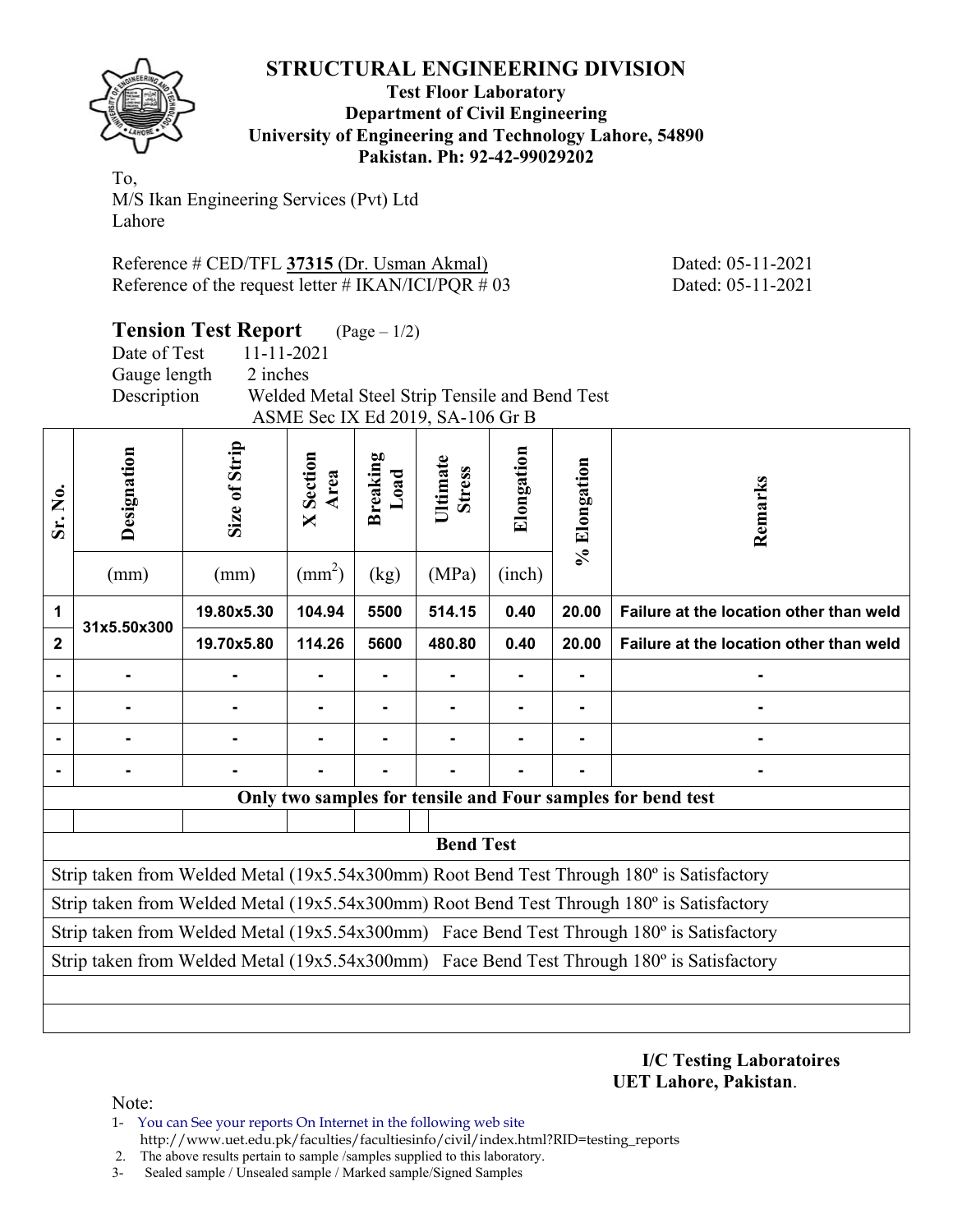

#### **Test Floor Laboratory Department of Civil Engineering University of Engineering and Technology Lahore, 54890 Pakistan. Ph: 92-42-99029202**

To, M/S Ikan Engineering Services (Pvt) Ltd Lahore

Reference # CED/TFL **37315** (Dr. Usman Akmal) Dated: 05-11-2021 Reference of the request letter # IKAN/ICI/PQR # 04 Dated: 05-11-2021

**Tension Test Report** (Page – 2/2) Date of Test 11-11-2021 Gauge length 2 inches

Description Welded Metal Steel Strip Tensile and Bend Test ASME Sec IX Ed 2019, SA-106 Gr B

| <b>Sr. No.</b> | Designation    | Size of Strip | Section<br>Area<br>$\overline{\mathsf{X}}$ | <b>Breaking</b><br>Load | Ultimate<br><b>Stress</b> | Elongation | % Elongation | Remarks                                                                                   |
|----------------|----------------|---------------|--------------------------------------------|-------------------------|---------------------------|------------|--------------|-------------------------------------------------------------------------------------------|
|                | (mm)           | (mm)          | $\text{(mm}^2)$                            | (kg)                    | (MPa)                     | (inch)     |              |                                                                                           |
| 1              | 31x7.11x300    | 21.30x7.30    | 155.49                                     | 7200                    | 454.25                    | 0.40       | 20.00        | Failure at the location other than weld                                                   |
| 2              |                | 21.60x7.50    | 162.00                                     | 6900                    | 417.83                    | 0.30       | 15.00        | Failure at the location other than weld                                                   |
|                |                |               |                                            |                         | Ξ.                        |            |              |                                                                                           |
|                |                |               |                                            |                         |                           |            |              |                                                                                           |
|                |                |               |                                            |                         |                           |            |              |                                                                                           |
|                | $\blacksquare$ |               |                                            |                         |                           |            |              |                                                                                           |
|                |                |               |                                            |                         |                           |            |              | Only two samples for tensile and Four samples for bend test                               |
|                |                |               |                                            |                         |                           |            |              |                                                                                           |
|                |                |               |                                            |                         | <b>Bend Test</b>          |            |              |                                                                                           |
|                |                |               |                                            |                         |                           |            |              | Strip taken from Welded Metal (38x7.11x300mm) Root Bend Test Through 180° is Satisfactory |
|                |                |               |                                            |                         |                           |            |              | Strip taken from Welded Metal (38x7.11x300mm) Root Bend Test Through 180° is Satisfactory |
|                |                |               |                                            |                         |                           |            |              | Strip taken from Welded Metal (38x7.11x300mm) Face Bend Test Through 180° is Satisfactory |
|                |                |               |                                            |                         |                           |            |              | Strip taken from Welded Metal (38x7.11x300mm) Face Bend Test Through 180° is Satisfactory |
|                |                |               |                                            |                         |                           |            |              |                                                                                           |
|                |                |               |                                            |                         |                           |            |              |                                                                                           |

**I/C Testing Laboratoires UET Lahore, Pakistan**.

Note:

1- You can See your reports On Internet in the following web site http://www.uet.edu.pk/faculties/facultiesinfo/civil/index.html?RID=testing\_reports

2. The above results pertain to sample /samples supplied to this laboratory.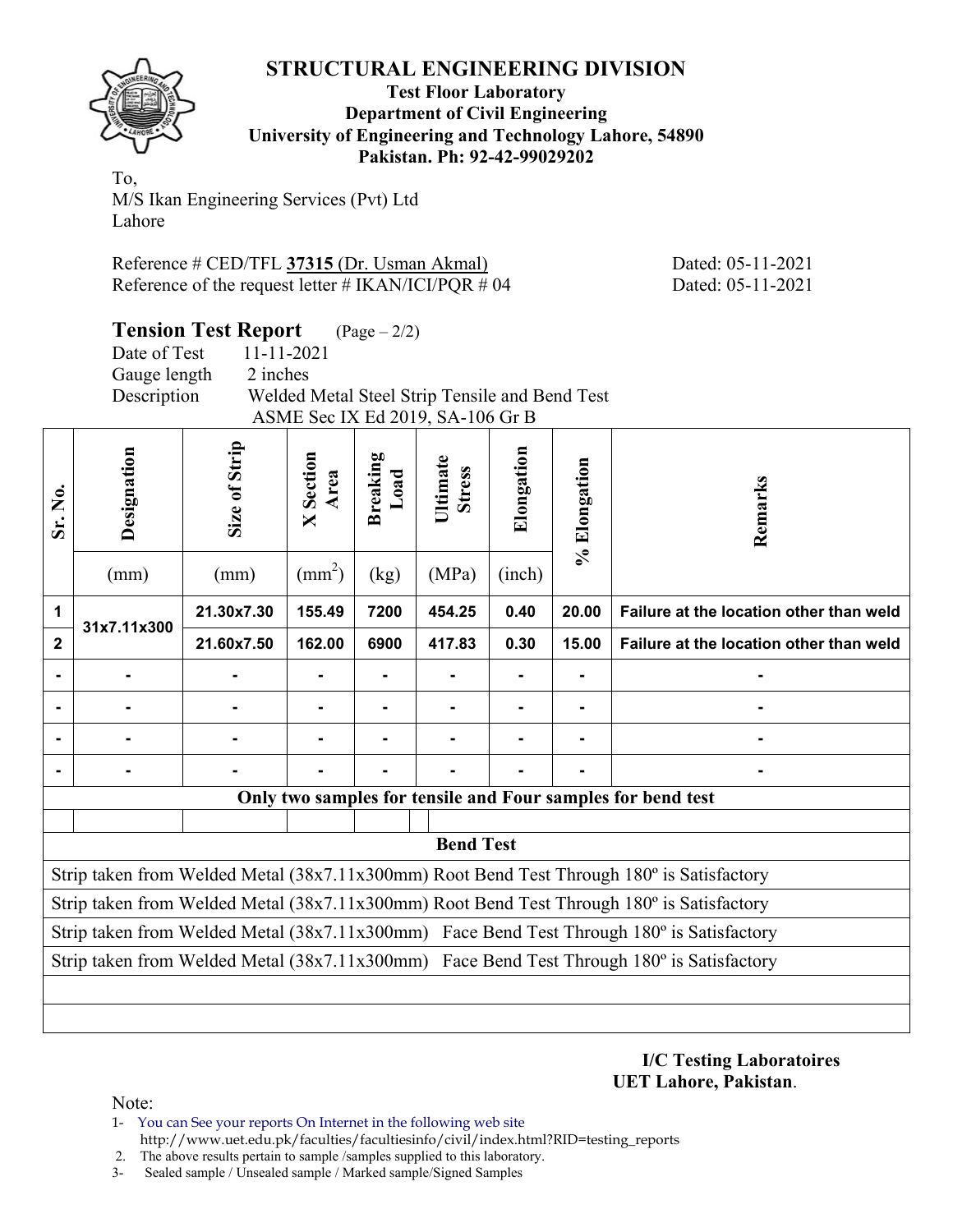

#### **Test Floor Laboratory Department of Civil Engineering University of Engineering and Technology Lahore, 54890 Pakistan. Ph: 92-42-99029202**

To, RE, NESPAK Dualization of Old Bannu Road / Domail – Khurram Road Project (P - 01) (WMI)

| Reference # CED/TFL 37318 (Dr. Usman Akmal)                    | Dated: 08-11-2021 |
|----------------------------------------------------------------|-------------------|
| Reference of the request letter $\# 3968/OBR/P-01/RE/GRD/1044$ | Dated: 04-11-2021 |

# **Tension Test Report** (Page -1/3)

| 11-11-2021                                      |
|-------------------------------------------------|
| $640$ mm                                        |
| Steel Strand Tensile Test as per ASTM A-416-94a |
|                                                 |

| Sr. No.                  | <b>Nominal</b><br><b>Nominal</b><br><b>Measured</b><br>Weight<br>weight<br><b>Diameter</b> |                              | <b>Yield strength</b><br>clause $(6.3)$ |                           | clause $(6.2)$ | <b>Breaking</b><br>strength | Modulus of<br>Elasticity<br>Young's<br>$\mathbf{H}$ | % Elongation | Remarks / Coil No. |    |
|--------------------------|--------------------------------------------------------------------------------------------|------------------------------|-----------------------------------------|---------------------------|----------------|-----------------------------|-----------------------------------------------------|--------------|--------------------|----|
|                          | (mm)                                                                                       | (kg/km)                      | (kg/km)                                 | (kg)                      | (kN)           | (kg)                        | (kN)                                                | GPa          |                    |    |
| $\mathbf{1}$             | 12.70<br>(1/2")                                                                            | 775.0                        | 787.0                                   | 17200                     | 168.73         | 19300                       | 189.33                                              | 198          | >3.50              | XX |
| $\boldsymbol{2}$         | 12.70<br>(1/2")                                                                            | 775.0                        | 787.0                                   | 17900                     | 175.60         | 19400                       | 190.31                                              | 199          | >3.50              | XX |
|                          | $\overline{\phantom{a}}$                                                                   | $\qquad \qquad \blacksquare$ | $\blacksquare$                          | $\overline{\phantom{0}}$  |                |                             |                                                     |              |                    |    |
| $\overline{\phantom{0}}$ |                                                                                            | $\overline{\phantom{0}}$     | $\overline{\phantom{0}}$                | $\overline{\phantom{0}}$  |                | ۰                           |                                                     |              |                    |    |
|                          |                                                                                            | $\blacksquare$               | $\overline{a}$                          | $\blacksquare$            |                | -                           |                                                     |              |                    |    |
|                          |                                                                                            |                              |                                         | -                         |                |                             |                                                     |              |                    |    |
|                          |                                                                                            |                              |                                         | Only two samples for Test |                |                             |                                                     |              |                    |    |

Note:

1. Modulus of Elasticity is based on nominal steel area of the steel strand vide clause 13.3 of ASTM – A416a

2. Load versus percentage strain graphs are attached

**I/C Testing Laboratoires UET Lahore, Pakistan**.

Note:

1- You can See your reports On Internet in the following web site http://www.uet.edu.pk/faculties/facultiesinfo/civil/index.html?RID=testing\_reports

2. The above results pertain to sample /samples supplied to this laboratory.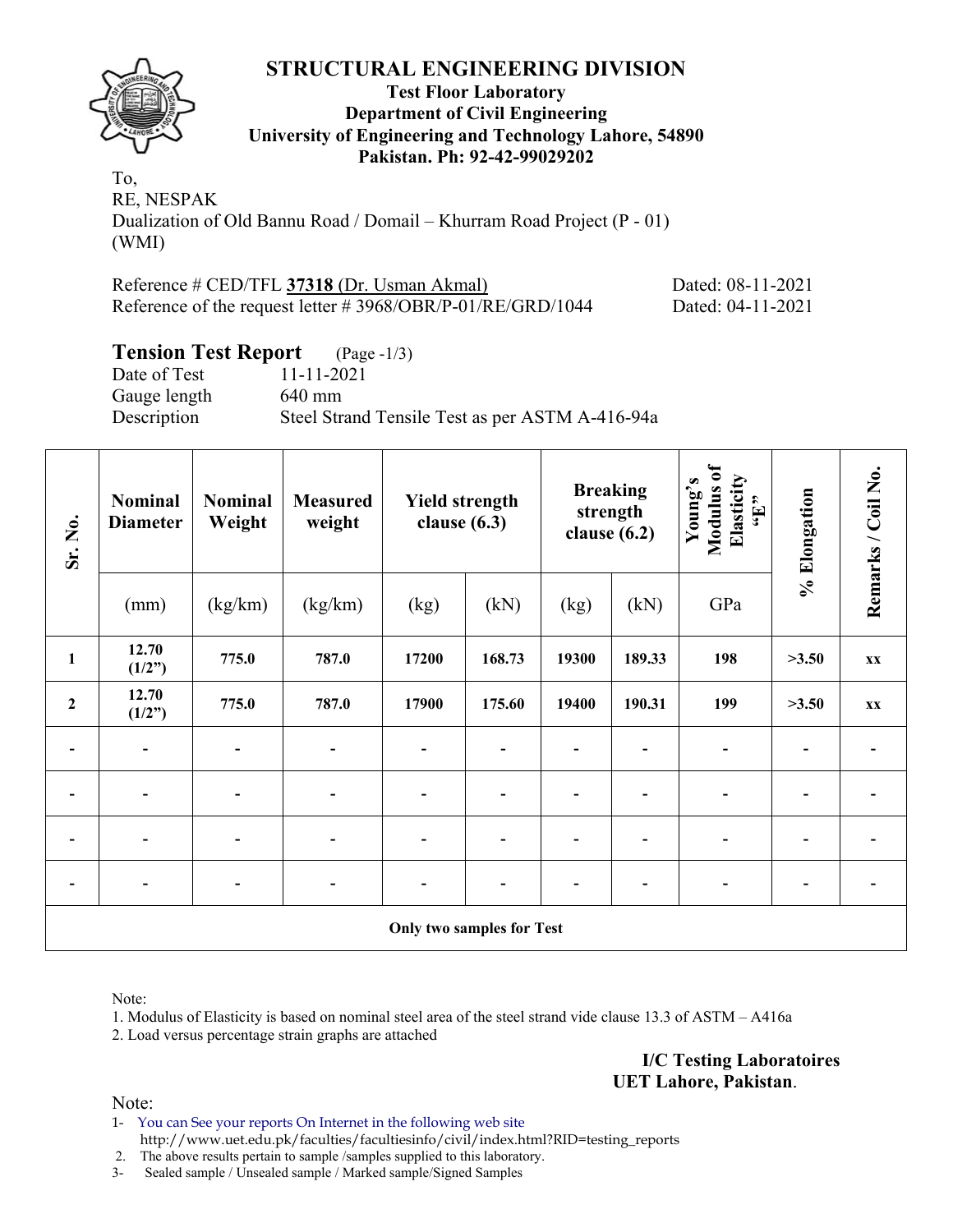

#### **Test Floor Laboratory Department of Civil Engineering University of Engineering and Technology Lahore, 54890 Pakistan. Ph: 92-42-99029202**

To, RE, NESPAK Dualization of Old Bannu Road / Domail – Khurram Road Project (P - 01) (WMI)

| Reference # CED/TFL 37318 (Dr. Usman Akmal)                    | Dated: 08-11-2021 |
|----------------------------------------------------------------|-------------------|
| Reference of the request letter $\# 3968/OBR/P-01/RE/GRD/1044$ | Dated: 04-11-2021 |

**Graph**  $(Page - 2/3)$ 



**I/C Testing Laboratoires UET Lahore, Pakistan**.

- 1- You can See your reports On Internet in the following web site http://www.uet.edu.pk/faculties/facultiesinfo/civil/index.html?RID=testing\_reports
- 2. The above results pertain to sample /samples supplied to this laboratory.
- 3- Sealed sample / Unsealed sample / Marked sample/Signed Samples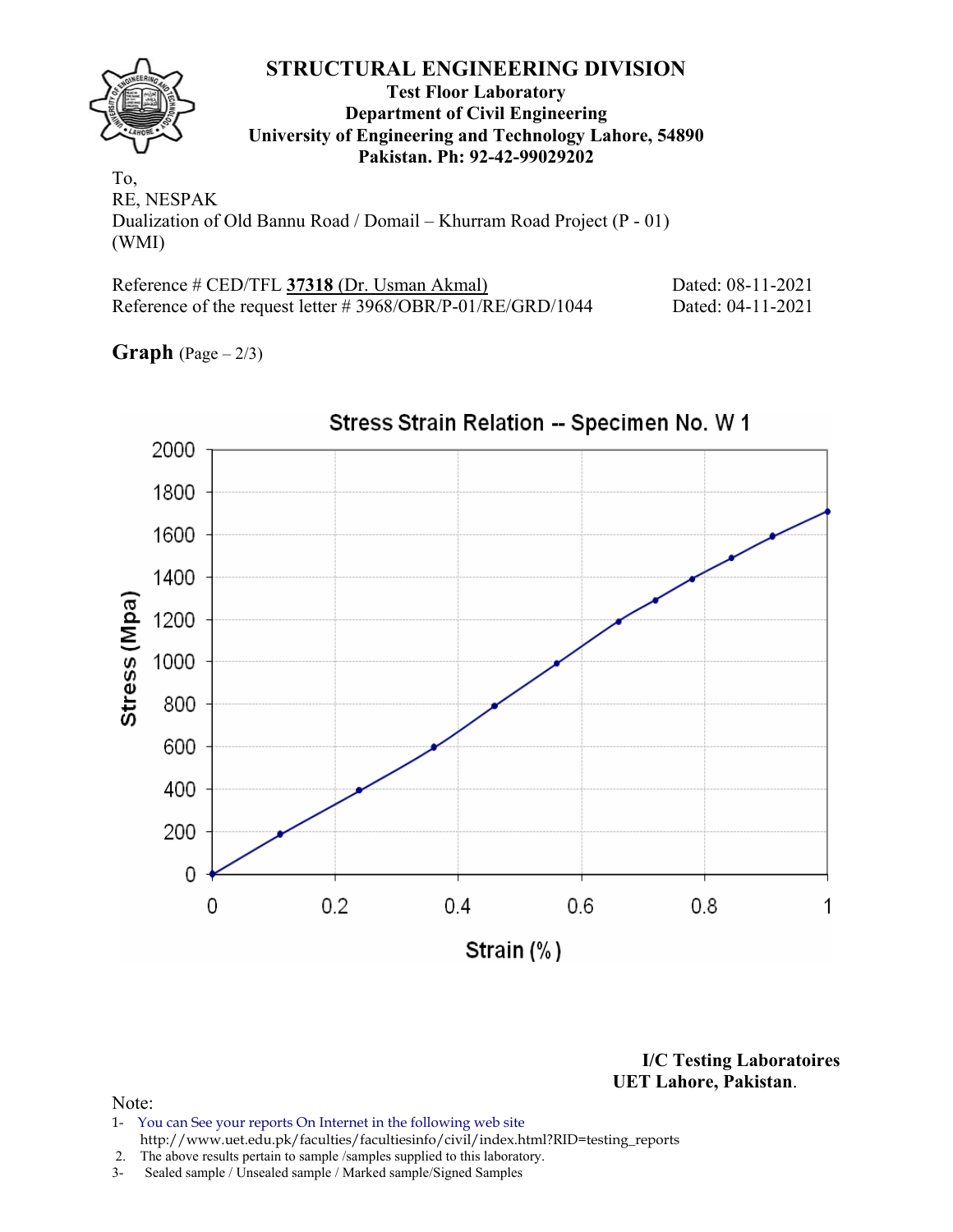

#### **Test Floor Laboratory Department of Civil Engineering University of Engineering and Technology Lahore, 54890 Pakistan. Ph: 92-42-99029202**

To, RE, NESPAK Dualization of Old Bannu Road / Domail – Khurram Road Project (P - 01) (WMI)

| Reference # CED/TFL 37318 (Dr. Usman Akmal)                    | Dated: 08-11-2021 |
|----------------------------------------------------------------|-------------------|
| Reference of the request letter $\# 3968/OBR/P-01/RE/GRD/1044$ | Dated: 04-11-2021 |

**Graph** (Page – 3/3)



**I/C Testing Laboratoires UET Lahore, Pakistan**.

- 1- You can See your reports On Internet in the following web site http://www.uet.edu.pk/faculties/facultiesinfo/civil/index.html?RID=testing\_reports
- 2. The above results pertain to sample /samples supplied to this laboratory.
- 3- Sealed sample / Unsealed sample / Marked sample/Signed Samples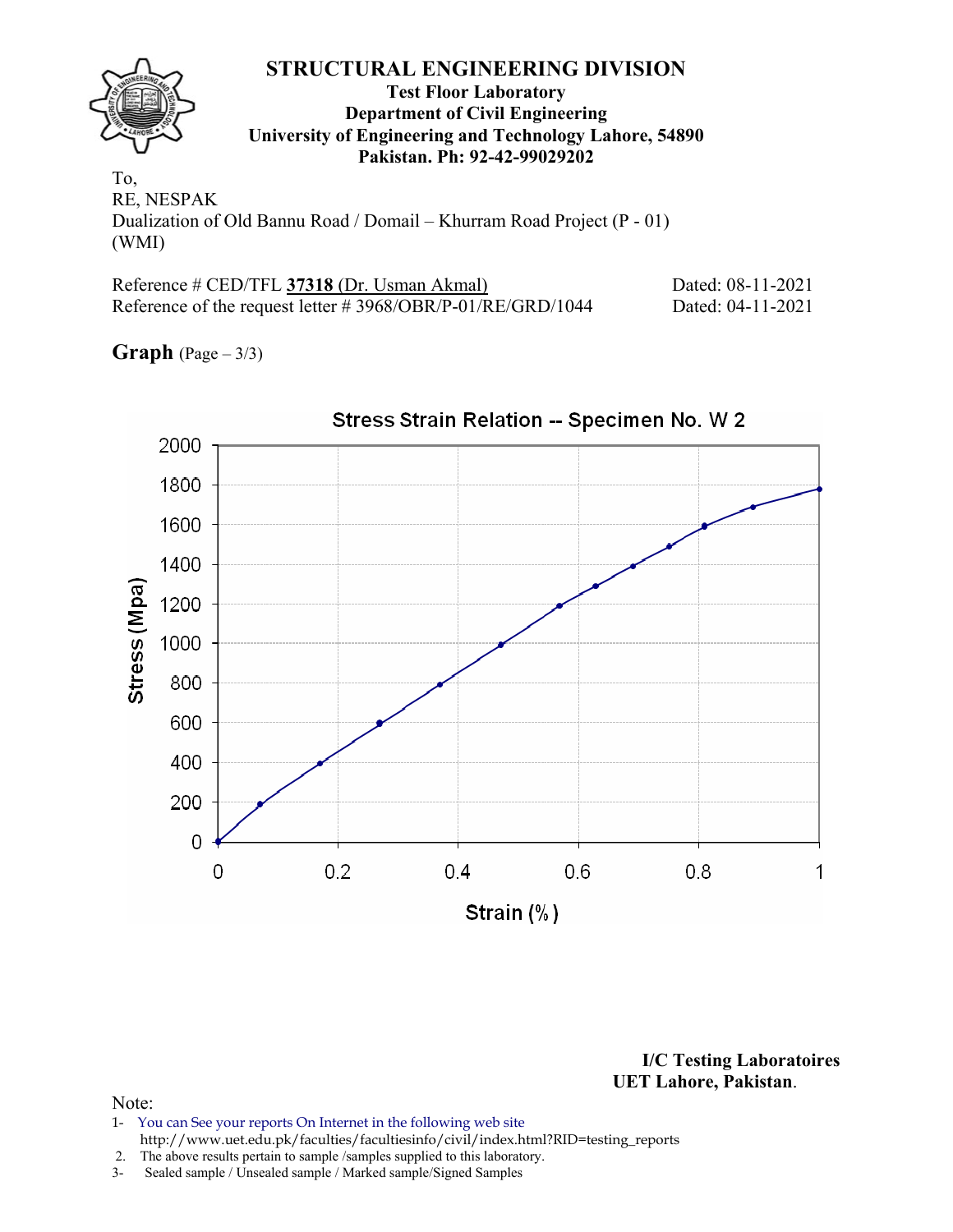**Test Floor Laboratory Department of Civil Engineering University of Engineering and Technology Lahore, 54890 Pakistan. Ph: 92-42-99029202** 

To, M/S S.A Sheikh & Co. Lahore

Reference # CED/TFL **37323** (Dr. Usman Akmal) Dated: 08-11-2021 Reference of the request letter # SASheikh/ABSES/3 Dated: 08-11-2021

| <b>Tension Test Report</b> (Page -1/1) |                              |
|----------------------------------------|------------------------------|
| Date of Test                           | 11-11-2021                   |
| Gauge length                           | 8 inches                     |
| Description                            | Plain Steel Bar Tensile Test |

| Sr. No.        | Weight | Diameter/<br>size |                          | Area<br>(mm <sup>2</sup> ) |                | <b>Yield load</b> | <b>Breaking Load</b>                   | <b>Yield Stress</b><br>(MPa) | <b>Ultimate Stress</b><br>(MPa) | Elongation     | % Elongation   | Remarks |
|----------------|--------|-------------------|--------------------------|----------------------------|----------------|-------------------|----------------------------------------|------------------------------|---------------------------------|----------------|----------------|---------|
|                | (kg/m) | Nominal<br>(inch) | Actual<br>(mm)           | Nominal                    | <b>Actual</b>  | (kg)              | (kg)                                   | Actual                       | Actual                          | (inch)         |                |         |
| $\mathbf{1}$   | 8.888  | 1.5               | 37.97                    | ------                     | 1132.3         | 46000             | 77400                                  | 399                          | 671                             | 1.70           | 21.3           |         |
| $\blacksquare$ |        | $\blacksquare$    | $\overline{\phantom{a}}$ | $\blacksquare$             | ۰              | $\blacksquare$    | $\blacksquare$                         | $\blacksquare$               | $\blacksquare$                  | $\blacksquare$ | ۰              |         |
| -              |        | $\blacksquare$    | $\blacksquare$           | ۰                          | $\blacksquare$ |                   |                                        |                              |                                 | $\blacksquare$ | ۰.             |         |
|                |        | $\blacksquare$    | ۰                        |                            |                |                   |                                        |                              |                                 |                | $\blacksquare$ |         |
| $\blacksquare$ |        | Ξ.                |                          |                            |                |                   |                                        |                              |                                 |                |                |         |
|                |        |                   | $\blacksquare$           |                            |                |                   |                                        |                              |                                 |                |                |         |
|                |        |                   |                          |                            |                |                   | Note: only one sample for tensile test |                              |                                 |                |                |         |
|                |        |                   |                          |                            |                |                   |                                        |                              |                                 |                |                |         |
|                |        |                   |                          |                            |                | <b>Bend Test</b>  |                                        |                              |                                 |                |                |         |
|                |        |                   |                          |                            |                |                   |                                        |                              |                                 |                |                |         |
|                |        |                   |                          |                            |                |                   |                                        |                              |                                 |                |                |         |
|                |        |                   |                          |                            |                |                   |                                        |                              |                                 |                |                |         |

**I/C Testing Laboratoires UET Lahore, Pakistan**.

Note:

1- You can See your reports On Internet in the following web site http://www.uet.edu.pk/faculties/facultiesinfo/civil/index.html?RID=testing\_reports

2. The above results pertain to sample /samples supplied to this laboratory.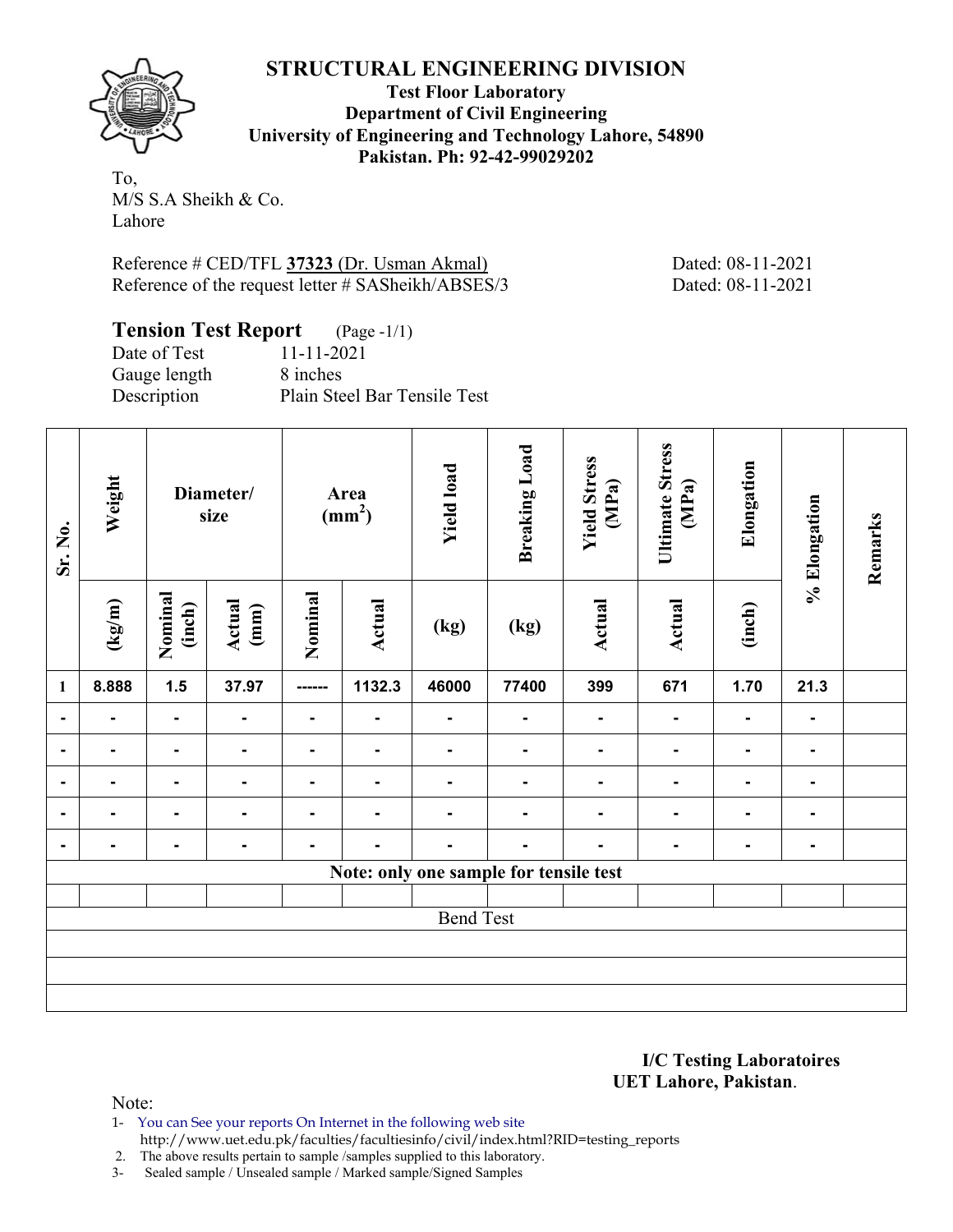

**Test Floor Laboratory Department of Civil Engineering University of Engineering and Technology Lahore, 54890 Pakistan. Ph: 92-42-99029202** 

To, M/S S.P Nizam Lahore

Reference # CED/TFL **37327** (Dr. Usman Akmal) Dated: 09-11-2021 Reference of the request letter # Nil Dated: 09-11-2021

# **Tension Test Report** (Page – 1/1)

Date of Test 11-11-2021 Description Steel Wire Rope Tensile Test

| Sr. No.      | <b>Nominal</b><br><b>Diameter</b> | <b>Measured weight</b>          | <b>Breaking Load</b> | Remarks / Coil No. |
|--------------|-----------------------------------|---------------------------------|----------------------|--------------------|
|              | (mm)                              | (kg/m)                          | (kg)                 |                    |
| $\mathbf{1}$ | 12                                | 0.474                           | 8200                 |                    |
|              |                                   |                                 |                      |                    |
|              |                                   |                                 |                      |                    |
|              |                                   |                                 |                      |                    |
|              |                                   |                                 |                      |                    |
|              |                                   | <b>Only one sample for Test</b> |                      |                    |
|              |                                   |                                 |                      |                    |

**I/C Testing Laboratoires UET Lahore, Pakistan**.

- 1- You can See your reports On Internet in the following web site http://www.uet.edu.pk/faculties/facultiesinfo/civil/index.html?RID=testing\_reports
- 2. The above results pertain to sample /samples supplied to this laboratory.
- 3- Sealed sample / Unsealed sample / Marked sample/Signed Samples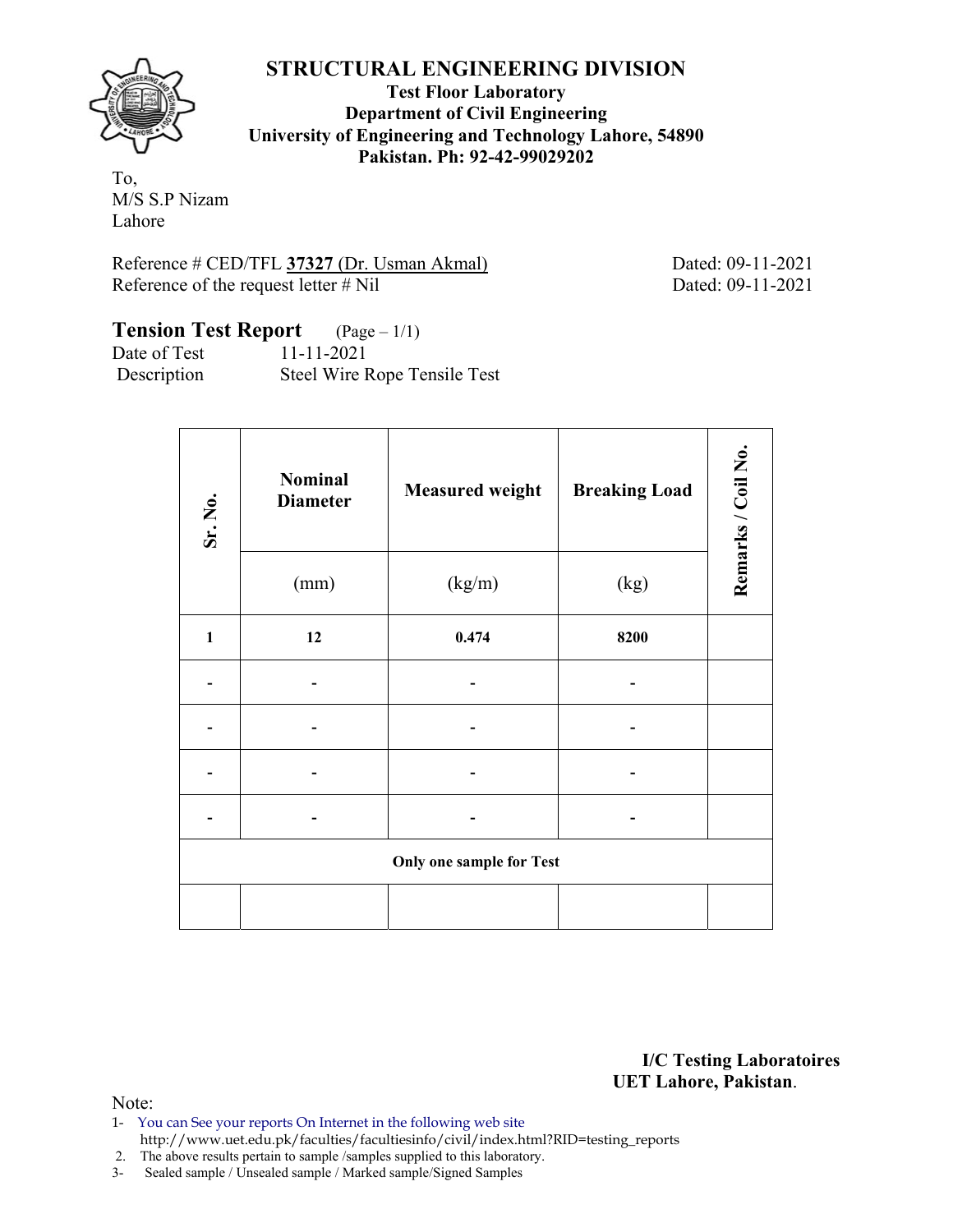#### **Test Floor Laboratory Department of Civil Engineering University of Engineering and Technology Lahore, 54890 Pakistan. Ph: 92-42-99029202**

To, Chief Technical Officer Sabcon Associates (Pvt) Ltd Construction of Commercial Building at 51A Gulberg III, Lahore

Reference # CED/TFL **37328** (Dr. Usman Akmal) Dated: 09-11-2021 Reference of the request letter # SABCON/2021/CTO/01 Dated: 08-11-2021

# **Tension Test Report** (Page -1/1)

Date of Test 11-11-2021 Gauge length 8 inches

Description Deformed Steel Bar Tensile and Bend Test as per ASTM-A615

| Sr. No.                  | Weight                                        |                          | Diameter/<br><b>Size</b> |                          | Area<br>$(in^2)$         |      | <b>Breaking</b><br>Load                                         | <b>Yield Stress</b><br>(psi) |                          | <b>Ultimate Stress</b><br>(psi) |                          | Elongation               | % Elongation             | Remarks           |
|--------------------------|-----------------------------------------------|--------------------------|--------------------------|--------------------------|--------------------------|------|-----------------------------------------------------------------|------------------------------|--------------------------|---------------------------------|--------------------------|--------------------------|--------------------------|-------------------|
|                          | (1bs/ft)                                      | Nominal<br>$(\#)$        | Actual<br>(inch)         | Nominal                  | Actual                   | (kg) | (kg)                                                            | Nominal                      | Actual                   | Nominal                         | Actual                   | (inch)                   |                          |                   |
| 1                        | 0.398                                         | 3                        | 0.386                    | 0.11                     | 0.117                    | 4000 | 5400                                                            | 80200                        | 75450                    | 108200                          | 101900                   | 1.20                     | 15.0                     | <b>Steel</b><br>E |
| $\mathbf{2}$             | 0.381                                         | $\mathbf{3}$             | 0.378                    | 0.11                     | 0.112                    | 3700 | 5300                                                            | 74200                        | 72850                    | 106200                          | 104400                   | 1.40                     | 17.5                     |                   |
|                          |                                               |                          |                          |                          |                          |      |                                                                 |                              |                          |                                 | $\overline{\phantom{0}}$ | $\overline{\phantom{0}}$ |                          |                   |
| $\overline{\phantom{a}}$ |                                               | $\overline{a}$           | $\overline{\phantom{0}}$ | $\overline{\phantom{0}}$ | $\overline{\phantom{a}}$ |      |                                                                 |                              |                          | $\overline{\phantom{0}}$        | $\overline{a}$           | $\overline{\phantom{a}}$ | $\blacksquare$           |                   |
| $\overline{\phantom{a}}$ |                                               | $\overline{\phantom{0}}$ | $\overline{\phantom{0}}$ | $\overline{\phantom{0}}$ | $\overline{\phantom{a}}$ |      |                                                                 |                              | $\overline{\phantom{0}}$ | $\overline{\phantom{0}}$        | $\overline{a}$           | $\overline{\phantom{0}}$ | $\overline{\phantom{0}}$ |                   |
|                          |                                               | $\overline{\phantom{0}}$ |                          |                          | $\overline{\phantom{a}}$ |      |                                                                 |                              | $\overline{\phantom{0}}$ | $\blacksquare$                  | $\overline{\phantom{0}}$ | $\overline{\phantom{0}}$ | $\overline{\phantom{0}}$ |                   |
|                          |                                               |                          |                          |                          |                          |      | Note: only two samples for tensile and one sample for bend test |                              |                          |                                 |                          |                          |                          |                   |
|                          |                                               |                          |                          |                          |                          |      |                                                                 |                              |                          |                                 |                          |                          |                          |                   |
|                          |                                               |                          |                          |                          |                          |      | <b>Bend Test</b>                                                |                              |                          |                                 |                          |                          |                          |                   |
|                          | #3 Bar Bend Test Through 180° is Satisfactory |                          |                          |                          |                          |      |                                                                 |                              |                          |                                 |                          |                          |                          |                   |
|                          |                                               |                          |                          |                          |                          |      |                                                                 |                              |                          |                                 |                          |                          |                          |                   |
|                          |                                               |                          |                          |                          |                          |      |                                                                 |                              |                          |                                 |                          |                          |                          |                   |

**I/C Testing Laboratoires UET Lahore, Pakistan**.

Note:

1- You can See your reports On Internet in the following web site http://www.uet.edu.pk/faculties/facultiesinfo/civil/index.html?RID=testing\_reports

2. The above results pertain to sample /samples supplied to this laboratory.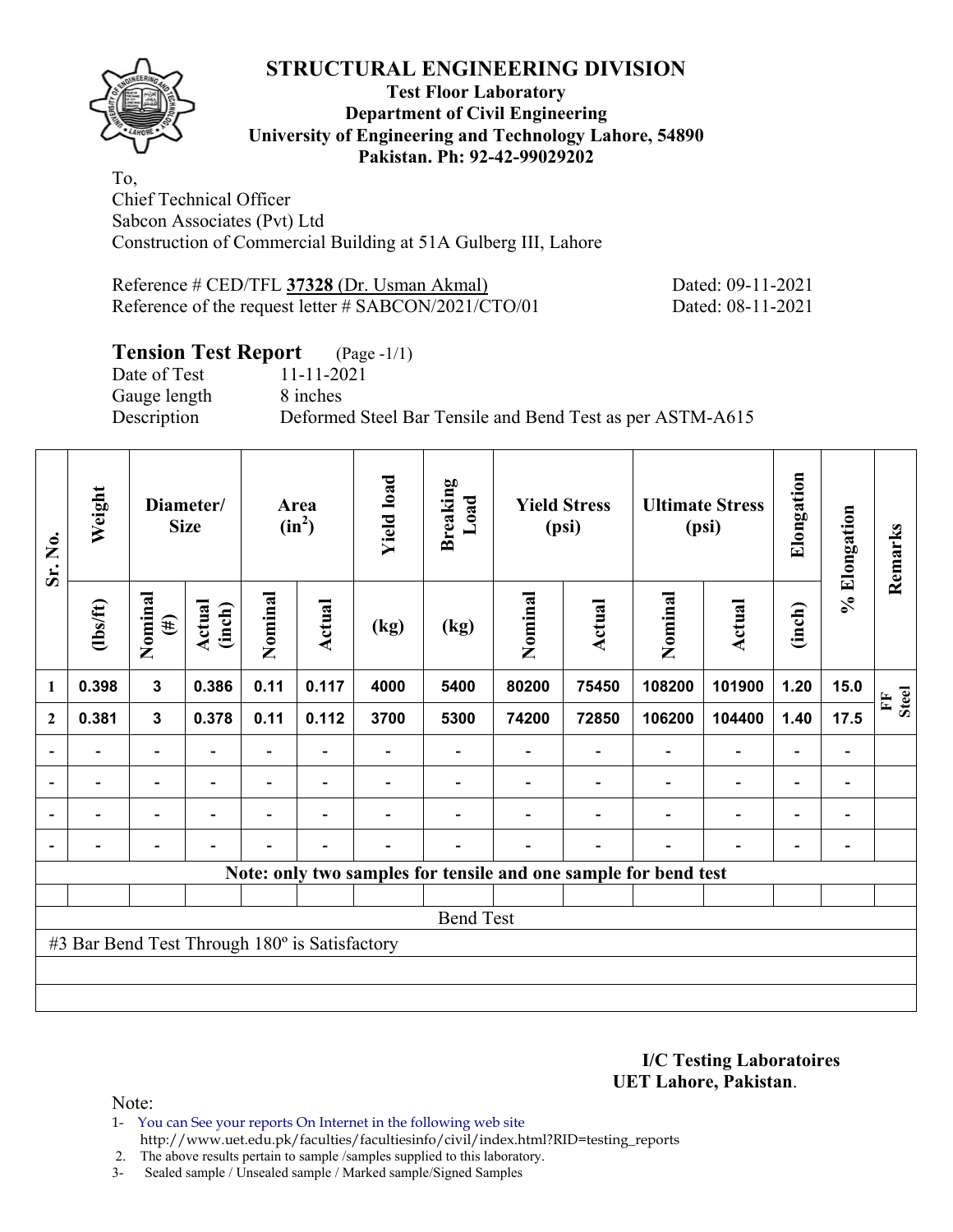

#### **Test Floor Laboratory Department of Civil Engineering University of Engineering and Technology Lahore, 54890 Pakistan. Ph: 92-42-99029202**

To, M/S Munir Industry (Private) Limited Lahore

Reference # CED/TFL **37330** (Dr. Usman Akaml) Dated: 09-11-2021 Reference of the request letter # C.C.PVC/Gwd/02 Dated: 09-11-2021

# **Tension Test Report** (Page -1/2)

Date of Test 11-11-2021 Gauge length 8 inches Description PVC Wire Tensile Test (Wire Without Coating)

| Sr. No.        | Weight |                 | Diameter/<br>size |                | Area<br>(mm <sup>2</sup> ) | <b>Yield load</b>                      | <b>Breaking Load</b> | <b>Yield Stress</b><br>(MPa) | <b>Ultimate Stress</b><br>(MPa) | Elongation     | % Elongation   | Remarks |
|----------------|--------|-----------------|-------------------|----------------|----------------------------|----------------------------------------|----------------------|------------------------------|---------------------------------|----------------|----------------|---------|
|                | (kg/m) | Nominal<br>(mm) | Actual<br>(mm)    | Nominal        | Actual                     | (kg)                                   | (kg)                 | <b>Actual</b>                | <b>Actual</b>                   | (inch)         |                |         |
| $\mathbf{1}$   | 0.067  | 3.20            | 3.30              | ------         | 8.6                        | ------                                 | 420                  | ------                       | 481                             | 1.50           | 18.8           |         |
| $\blacksquare$ | ٠      | ٠               | ٠                 | $\blacksquare$ | $\blacksquare$             | $\blacksquare$                         | $\blacksquare$       | Ξ.                           | $\blacksquare$                  | $\blacksquare$ | $\blacksquare$ |         |
| $\blacksquare$ | Ξ.     | ٠               |                   | $\blacksquare$ | ۰.                         | $\blacksquare$                         | $\blacksquare$       | Ξ.                           | $\blacksquare$                  | ۰              | ۰.             |         |
| $\blacksquare$ | ۰.     | ۰.              | Ξ.                | $\blacksquare$ | ۰                          | $\blacksquare$                         | $\blacksquare$       | Ξ.                           | $\blacksquare$                  | ٠              | ۰.             |         |
| $\blacksquare$ | Ξ.     | ۰.              | Ξ.                | $\blacksquare$ | ۰                          | $\blacksquare$                         | $\blacksquare$       | Ξ.                           | $\blacksquare$                  | ۰              | Ξ.             |         |
| $\blacksquare$ | Ξ.     | ٠               | ۰.                | $\blacksquare$ | $\blacksquare$             | $\blacksquare$                         | $\blacksquare$       | Ξ.                           | ۰                               | ٠              | ۰.             |         |
|                |        |                 |                   |                |                            | Note: only one sample for tensile test |                      |                              |                                 |                |                |         |
|                |        |                 |                   |                |                            |                                        |                      |                              |                                 |                |                |         |
|                |        |                 |                   |                |                            |                                        | <b>Bend Test</b>     |                              |                                 |                |                |         |
|                |        |                 |                   |                |                            |                                        |                      |                              |                                 |                |                |         |
|                |        |                 |                   |                |                            |                                        |                      |                              |                                 |                |                |         |
|                |        |                 |                   |                |                            |                                        |                      |                              |                                 |                |                |         |

**I/C Testing Laboratoires UET Lahore, Pakistan**.

- 1- You can See your reports On Internet in the following web site http://www.uet.edu.pk/faculties/facultiesinfo/civil/index.html?RID=testing\_reports
- 2. The above results pertain to sample /samples supplied to this laboratory.
- 3- Sealed sample / Unsealed sample / Marked sample/Signed Samples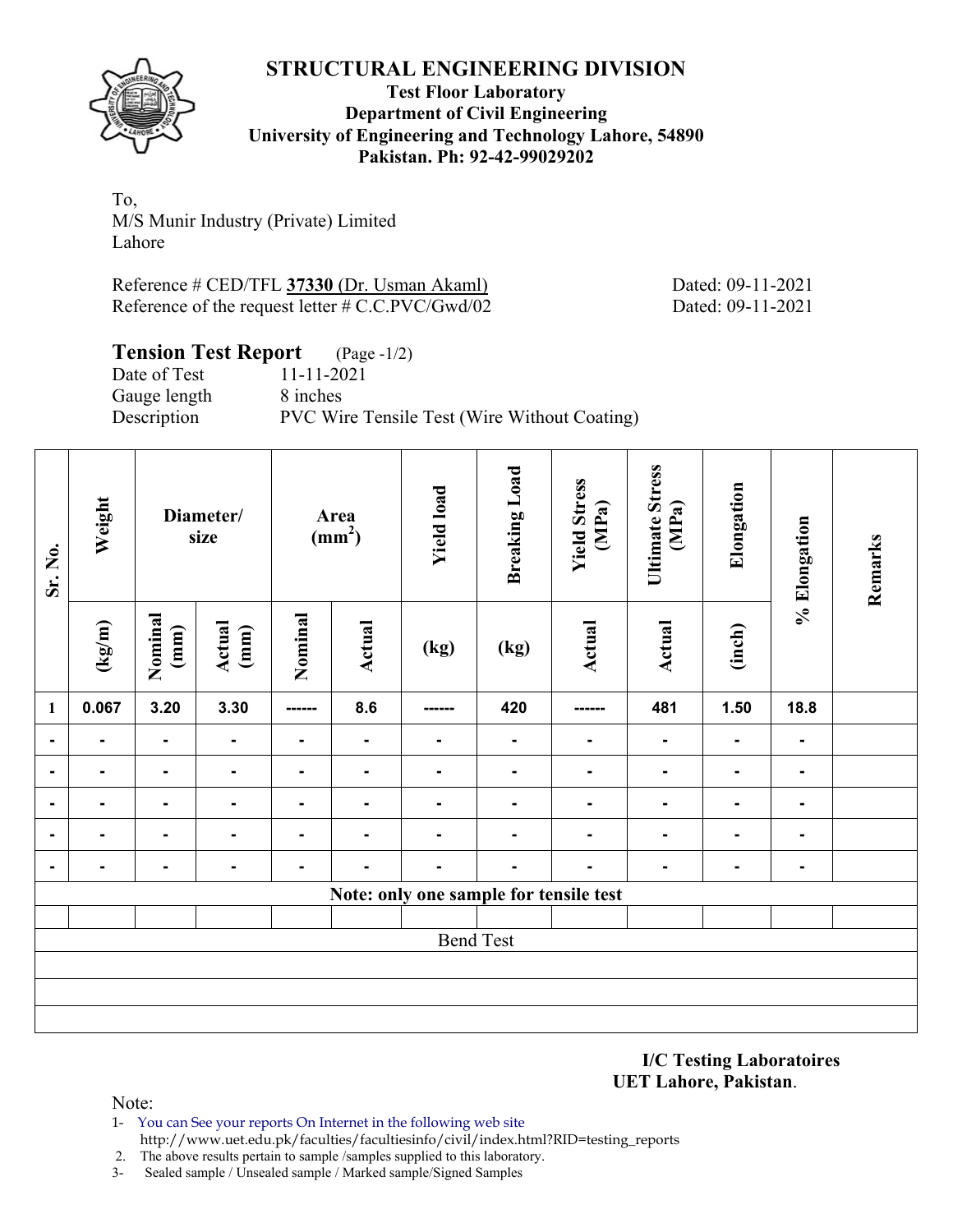

#### **Test Floor Laboratory Department of Civil Engineering University of Engineering and Technology Lahore, 54890 Pakistan. Ph: 92-42-99029202**

To, M/S Munir Industry (Private) Limited Lahore

Reference # CED/TFL **37330** (Dr. Usman Akaml) Dated: 09-11-2021 Reference of the request letter # C.C.PVC/Gwd/02 Dated: 09-11-2021

#### **Tension Test Report** (Page – 2/2) Date of Test 11-11-2021

Description PVC Wire Breaking Load Test (Wire With Coating)

| Sr.<br>No.   | Nominal<br>Diameter | <b>Measured</b><br>Diameter     | <b>Breaking Load</b> | Remark |
|--------------|---------------------|---------------------------------|----------------------|--------|
|              | (mm)                | (mm)                            | (kg)                 |        |
| $\mathbf{1}$ | 4.70                | 4.60                            | 320                  |        |
|              |                     |                                 |                      |        |
|              |                     |                                 |                      |        |
|              |                     |                                 |                      |        |
|              |                     |                                 |                      |        |
|              |                     |                                 |                      |        |
|              |                     |                                 |                      |        |
|              |                     | <b>Only One Sample for Test</b> |                      |        |
|              |                     |                                 |                      |        |

**I/C Testing Laboratoires UET Lahore, Pakistan**.

Note:

1- You can See your reports On Internet in the following web site http://www.uet.edu.pk/faculties/facultiesinfo/civil/index.html?RID=testing\_reports

2. The above results pertain to sample /samples supplied to this laboratory.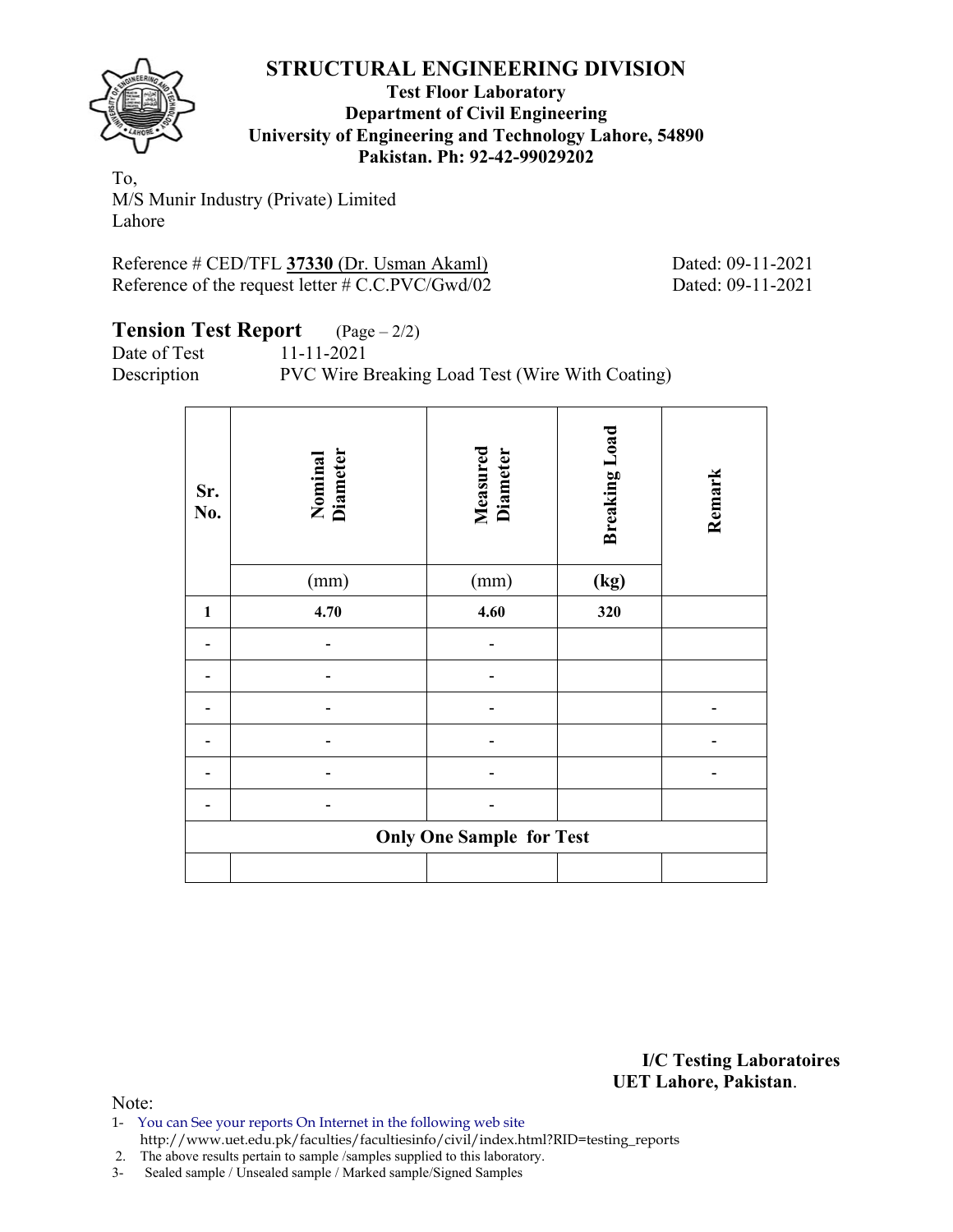

**Test Floor Laboratory Department of Civil Engineering University of Engineering and Technology Lahore, 54890 Pakistan. Ph: 92-42-99029202** 

To, Sr. QA/QC Manager Blue World City Islamabad

Reference # CED/TFL **37334** (Dr. Usman Akmal) Dated: 09-11-2021 Reference of the request letter # QC0014 Dated: 06-07-2021

# **Tension Test Report** (Page -1/1) Date of Test 11-11-2021 Gauge length 8 inches Description Deformed Steel Bar Tensile and Bend Test as per ASTM-A615

| Sr. No.                  | Weight                                        |                          | Diameter/<br><b>Size</b> |                | Area<br>$(in^2)$         | <b>Yield load</b>        | <b>Breaking</b><br>Load                                         |         | <b>Yield Stress</b><br>(psi) |                          | <b>Ultimate Stress</b><br>(psi) | Elongation               | % Elongation             | Remarks                 |
|--------------------------|-----------------------------------------------|--------------------------|--------------------------|----------------|--------------------------|--------------------------|-----------------------------------------------------------------|---------|------------------------------|--------------------------|---------------------------------|--------------------------|--------------------------|-------------------------|
|                          | $\frac{2}{10}$                                | Nominal<br>$(\#)$        | Actual<br>(inch)         | Nominal        | Actual                   | (kg)                     | (kg)                                                            | Nominal | Actual                       | Nominal                  | <b>Actual</b>                   | (inch)                   |                          |                         |
| 1                        | 0.400                                         | 3                        | 0.387                    | 0.11           | 0.118                    | 3600                     | 5400                                                            | 72200   | 67510                        | 108200                   | 101300                          | 0.90                     | 11.3                     |                         |
| $\mathbf{2}$             | 0.401                                         | $\mathbf{3}$             | 0.387                    | 0.11           | 0.118                    | 3600                     | 5400                                                            | 72200   | 67340                        | 108200                   | 101100                          | 1.00                     | 12.5                     | Shaheen<br><b>Steel</b> |
|                          |                                               | $\overline{\phantom{0}}$ |                          |                |                          |                          |                                                                 |         |                              |                          | $\overline{\phantom{a}}$        | $\overline{\phantom{0}}$ |                          |                         |
| $\overline{\phantom{a}}$ | Ξ.                                            | $\blacksquare$           | $\blacksquare$           |                | $\blacksquare$           |                          |                                                                 |         |                              |                          | $\overline{\phantom{a}}$        | -                        | $\overline{\phantom{a}}$ |                         |
| $\blacksquare$           | $\blacksquare$                                | Ξ.                       | $\blacksquare$           | $\blacksquare$ | $\overline{\phantom{a}}$ |                          |                                                                 |         |                              |                          | $\overline{\phantom{a}}$        | Ξ.                       | $\overline{\phantom{a}}$ |                         |
|                          |                                               | $\qquad \qquad -$        |                          |                | $\blacksquare$           | $\overline{\phantom{0}}$ |                                                                 |         | $\overline{\phantom{0}}$     | $\overline{\phantom{0}}$ | $\overline{\phantom{a}}$        | -                        | $\overline{a}$           |                         |
|                          |                                               |                          |                          |                |                          |                          | Note: only two samples for tensile and one sample for bend test |         |                              |                          |                                 |                          |                          |                         |
|                          |                                               |                          |                          |                |                          |                          |                                                                 |         |                              |                          |                                 |                          |                          |                         |
|                          |                                               |                          |                          |                |                          |                          | <b>Bend Test</b>                                                |         |                              |                          |                                 |                          |                          |                         |
|                          | #3 Bar Bend Test Through 180° is Satisfactory |                          |                          |                |                          |                          |                                                                 |         |                              |                          |                                 |                          |                          |                         |
|                          |                                               |                          |                          |                |                          |                          |                                                                 |         |                              |                          |                                 |                          |                          |                         |
|                          |                                               |                          |                          |                |                          |                          |                                                                 |         |                              |                          |                                 |                          |                          |                         |

**I/C Testing Laboratoires UET Lahore, Pakistan**.

Note:

1- You can See your reports On Internet in the following web site http://www.uet.edu.pk/faculties/facultiesinfo/civil/index.html?RID=testing\_reports

2. The above results pertain to sample /samples supplied to this laboratory.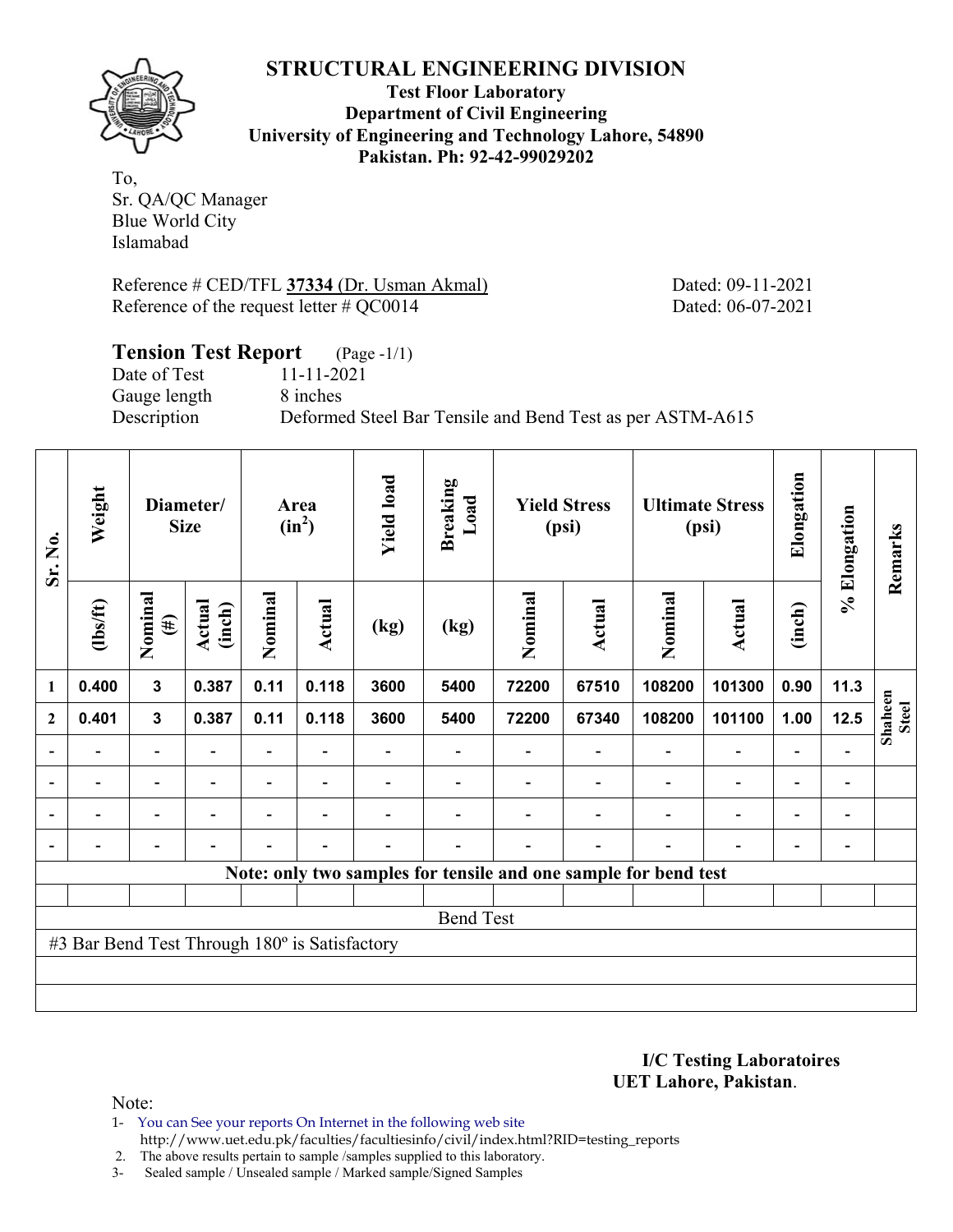

**Test Floor Laboratory Department of Civil Engineering University of Engineering and Technology Lahore, 54890 Pakistan. Ph: 92-42-99029202** 

To, Sr. QA/QC Manager Blue World City Islamabad

Reference # CED/TFL **37335** (Dr. Usman Akmal) Dated: 09-11-2021 Reference of the request letter # QC0013 Dated: 06-07-2021

# **Tension Test Report** (Page -1/1) Date of Test 11-11-2021 Gauge length 8 inches Description Deformed Steel Bar Tensile and Bend Test as per ASTM-A615

| Sr. No.                 | Weight                                                |                              | Diameter/<br><b>Size</b> |         | Area<br>$(in^2)$ | <b>Yield load</b> | <b>Breaking</b><br>Load                                           |         | <b>Yield Stress</b><br>(psi) |                          | <b>Ultimate Stress</b><br>(psi) | Elongation               | % Elongation             | Remarks                |
|-------------------------|-------------------------------------------------------|------------------------------|--------------------------|---------|------------------|-------------------|-------------------------------------------------------------------|---------|------------------------------|--------------------------|---------------------------------|--------------------------|--------------------------|------------------------|
|                         | $\frac{2}{10}$                                        | Nominal<br>$(\#)$            | Actual<br>(inch)         | Nominal | Actual           | (kg)              | (kg)                                                              | Nominal | Actual                       | Nominal<br><b>Actual</b> |                                 | (inch)                   |                          |                        |
| 1                       | 0.380                                                 | $\mathbf{3}$                 | 0.377                    | 0.11    | 0.112            | 3300              | 4900                                                              | 66200   | 65110                        | 98200                    | 96700                           | 1.50                     | 18.8                     |                        |
| $\mathbf{2}$            | 0.377                                                 | $\mathbf{3}$                 | 0.376                    | 0.11    | 0.111            | 3300              | 4900                                                              | 66200   | 65600                        | 98200                    | 97400                           | 1.40                     | 17.5                     | Kamran<br><b>Steel</b> |
| 3                       | 4.152                                                 | 10                           | 1.247                    | 1.27    | 1.221            | 40000             | 55200                                                             | 69500   | 72240                        | 95800                    | 99700                           | 1.50                     | 18.8                     |                        |
| $\overline{\mathbf{4}}$ | 4.202                                                 | 10                           | 1.254                    | 1.27    | 1.235            | 40400             | 55800                                                             | 70200   | 72100                        | 96900                    | 99600                           | 1.50                     | 18.8                     |                        |
| $\blacksquare$          | $\blacksquare$                                        | $\qquad \qquad \blacksquare$ |                          |         |                  |                   |                                                                   |         | $\blacksquare$               |                          | $\overline{\phantom{a}}$        | $\overline{\phantom{a}}$ | $\blacksquare$           |                        |
|                         |                                                       | $\blacksquare$               |                          |         |                  |                   |                                                                   |         | $\blacksquare$               |                          |                                 | $\overline{\phantom{a}}$ | $\overline{\phantom{a}}$ |                        |
|                         |                                                       |                              |                          |         |                  |                   | Note: only four samples for tensile and two samples for bend test |         |                              |                          |                                 |                          |                          |                        |
|                         |                                                       |                              |                          |         |                  |                   |                                                                   |         |                              |                          |                                 |                          |                          |                        |
|                         |                                                       |                              |                          |         |                  |                   | <b>Bend Test</b>                                                  |         |                              |                          |                                 |                          |                          |                        |
|                         | #3 Bar Bend Test Through 180° is Satisfactory         |                              |                          |         |                  |                   |                                                                   |         |                              |                          |                                 |                          |                          |                        |
|                         | #10 Bar Bend Test Through $180^\circ$ is Satisfactory |                              |                          |         |                  |                   |                                                                   |         |                              |                          |                                 |                          |                          |                        |
|                         |                                                       |                              |                          |         |                  |                   |                                                                   |         |                              |                          |                                 |                          |                          |                        |

**I/C Testing Laboratoires UET Lahore, Pakistan**.

- 1- You can See your reports On Internet in the following web site http://www.uet.edu.pk/faculties/facultiesinfo/civil/index.html?RID=testing\_reports
- 2. The above results pertain to sample /samples supplied to this laboratory.
- 3- Sealed sample / Unsealed sample / Marked sample/Signed Samples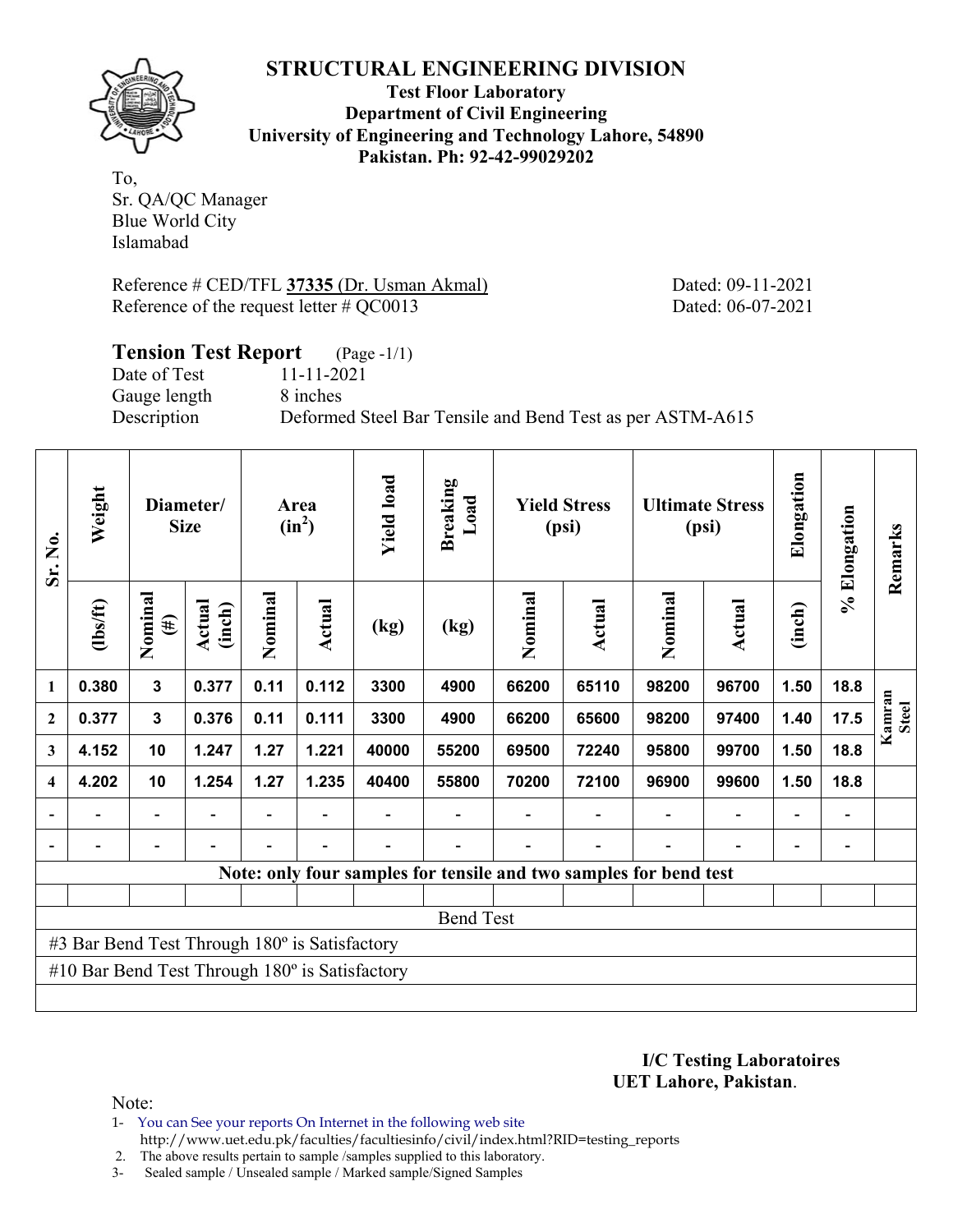

**Test Floor Laboratory Department of Civil Engineering University of Engineering and Technology Lahore, 54890 Pakistan. Ph: 92-42-99029202** 

To, Assistant Director - I Building Research Station Lahore (Ittefaq Steel)

Reference # CED/TFL **37336** (Dr. Usman Akmal) Dated: 09-11-2021 Reference of the request letter # 154-R/3367 Dated: 08-11-2021

|              | <b>Tension Test Report</b> (Page -1/1)                    |
|--------------|-----------------------------------------------------------|
| Date of Test | 11-11-2021                                                |
| Gauge length | 8 inches                                                  |
| Description  | Deformed Steel Bar Tensile and Bend Test as per ASTM-A615 |
|              |                                                           |

| Sr. No.                  | Weight                                        |                          | Diameter/<br><b>Size</b> |                          | Area<br>$(in^2)$         | <b>Yield load</b> | <b>Breaking</b><br>Load |         | <b>Yield Stress</b><br>(psi)                                     |                | <b>Ultimate Stress</b><br>(psi) | Elongation               | % Elongation                 | Grade |
|--------------------------|-----------------------------------------------|--------------------------|--------------------------|--------------------------|--------------------------|-------------------|-------------------------|---------|------------------------------------------------------------------|----------------|---------------------------------|--------------------------|------------------------------|-------|
|                          | (1bs/ft)                                      | Nominal<br>$(\#)$        | Actual<br>(inch)         | Nominal                  | <b>Actual</b>            | (kg)              | (kg)                    | Nominal | Actual                                                           | Nominal        | <b>Actual</b>                   | (inch)                   |                              |       |
| 1                        | 0.373                                         | 3                        | 0.374                    | 0.11                     | 0.110                    | 3300              | 4900                    | 66200   | 66350                                                            | 98200          | 98600                           | 1.30                     | 16.3                         | 60    |
| $\mathbf{2}$             | 0.371                                         | 3                        | 0.373                    | 0.11                     | 0.109                    | 3000              | 4500                    | 60200   | 60640                                                            | 90200          | 91000                           | 1.50                     | 18.8                         | 40    |
|                          |                                               |                          |                          |                          |                          |                   |                         |         |                                                                  |                | $\overline{\phantom{0}}$        | $\overline{a}$           |                              |       |
| $\overline{\phantom{0}}$ |                                               | $\overline{\phantom{0}}$ |                          |                          |                          |                   |                         |         |                                                                  |                | $\overline{\phantom{0}}$        | $\overline{a}$           | $\qquad \qquad \blacksquare$ |       |
| ۰                        |                                               | $\overline{\phantom{0}}$ |                          | $\overline{\phantom{0}}$ | $\overline{\phantom{0}}$ |                   |                         |         |                                                                  | $\blacksquare$ | $\overline{a}$                  | $\overline{\phantom{0}}$ | $\overline{\phantom{0}}$     |       |
|                          |                                               | $\overline{\phantom{0}}$ |                          |                          | $\blacksquare$           |                   |                         |         |                                                                  |                | $\overline{\phantom{0}}$        | $\overline{\phantom{0}}$ | $\qquad \qquad \blacksquare$ |       |
|                          |                                               |                          |                          |                          |                          |                   |                         |         | Note: only two samples for tensile and two samples for bend test |                |                                 |                          |                              |       |
|                          |                                               |                          |                          |                          |                          |                   |                         |         |                                                                  |                |                                 |                          |                              |       |
|                          |                                               |                          |                          |                          |                          |                   | <b>Bend Test</b>        |         |                                                                  |                |                                 |                          |                              |       |
|                          | #3 Bar Bend Test Through 180° is Satisfactory |                          |                          |                          |                          |                   |                         |         |                                                                  |                |                                 |                          |                              |       |
|                          | #3 Bar Bend Test Through 180° is Satisfactory |                          |                          |                          |                          |                   |                         |         |                                                                  |                |                                 |                          |                              |       |
|                          |                                               |                          |                          |                          |                          |                   |                         |         |                                                                  |                |                                 |                          |                              |       |

**I/C Testing Laboratoires UET Lahore, Pakistan**.

- 1- You can See your reports On Internet in the following web site http://www.uet.edu.pk/faculties/facultiesinfo/civil/index.html?RID=testing\_reports
- 2. The above results pertain to sample /samples supplied to this laboratory.
- 3- Sealed sample / Unsealed sample / Marked sample/Signed Samples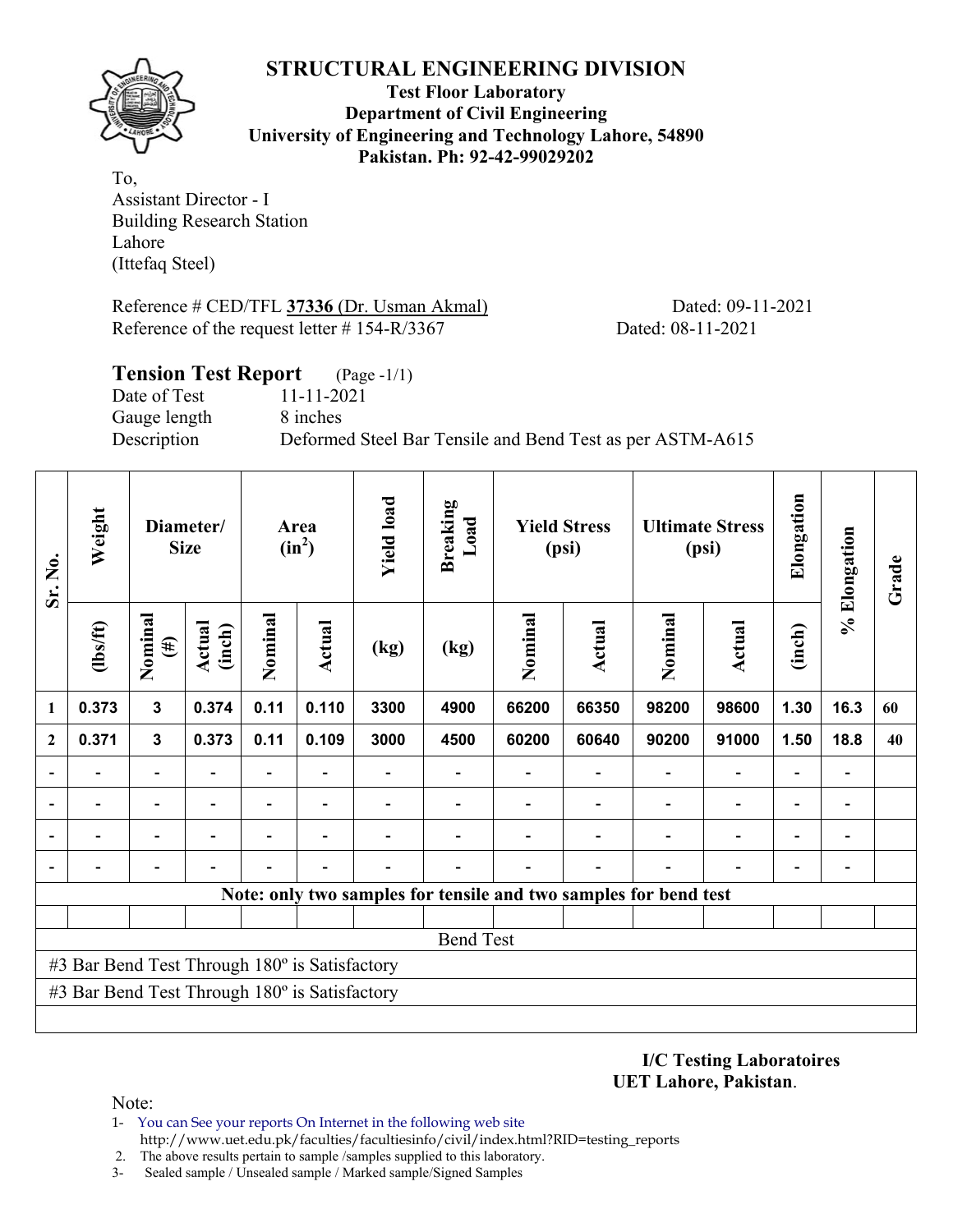

**Test Floor Laboratory Department of Civil Engineering University of Engineering and Technology Lahore, 54890 Pakistan. Ph: 92-42-99029202** 

To, M/S Pak Elektron Limited Ferozepur Road, Lahore (Hsco Steel Pvt. Limited – IGP No. 39556)

Reference # CED/TFL **37337** (Dr. Usman Akmal) Dated: 09-11-2021 Reference of the request letter  $# I & QC$  Dated: 09-11-2021

#### **Tension Test Report** (Page – 1/1) Date of Test 11-11-2021 Gauge length 8 inches Description M.S. C.R Sheet Strip Tensile Test

| Sr. No.                  | Designation<br>(mm)      | Size of Strip<br>(mm)        | <b>X</b> Section<br>Area<br>$\text{(mm}^2)$ | <b>Yield load</b><br>(kg)               | <b>Breaking</b><br>Load<br>(kg) | <b>Yield Stress</b><br>(MPa) | Ultimate<br><b>Stress</b><br>(MPa) | Elongation<br>(in) | % Elongation             | Remarks |
|--------------------------|--------------------------|------------------------------|---------------------------------------------|-----------------------------------------|---------------------------------|------------------------------|------------------------------------|--------------------|--------------------------|---------|
| 1                        | $1.2$                    | 33.70x1.10                   | 37.07                                       | 800                                     | 1200                            | 212                          | 318                                | 2.20               | 27.50                    |         |
| $\overline{\phantom{0}}$ |                          | $\overline{\phantom{a}}$     | $\overline{\phantom{0}}$                    | $\overline{\phantom{a}}$                | $\overline{\phantom{0}}$        | $\qquad \qquad \blacksquare$ | $\overline{\phantom{a}}$           | -                  | $\overline{\phantom{a}}$ |         |
| $\overline{\phantom{0}}$ | $\overline{\phantom{0}}$ |                              |                                             | -                                       |                                 |                              | $\qquad \qquad \blacksquare$       |                    | $\overline{\phantom{a}}$ |         |
| $\overline{\phantom{0}}$ |                          |                              |                                             | $\overline{\phantom{a}}$                |                                 |                              | $\blacksquare$                     |                    | $\overline{\phantom{a}}$ |         |
| Ξ.                       | $\blacksquare$           | $\overline{\phantom{a}}$     | $\blacksquare$                              | $\overline{\phantom{a}}$                |                                 | $\overline{\phantom{a}}$     | $\overline{\phantom{a}}$           |                    | $\overline{\phantom{a}}$ |         |
| $\blacksquare$           | $\overline{\phantom{0}}$ | $\qquad \qquad \blacksquare$ | $\overline{\phantom{0}}$                    | $\overline{\phantom{a}}$                | $\overline{\phantom{0}}$        | $\qquad \qquad \blacksquare$ | $\overline{\phantom{0}}$           | -                  | $\overline{\phantom{a}}$ |         |
|                          |                          |                              |                                             | <b>Only One Sample for Tensile Test</b> |                                 |                              |                                    |                    |                          |         |
|                          |                          |                              |                                             |                                         |                                 |                              |                                    |                    |                          |         |
|                          |                          |                              |                                             | <b>Bend Test</b>                        |                                 |                              |                                    |                    |                          |         |
|                          |                          |                              |                                             |                                         |                                 |                              |                                    |                    |                          |         |
|                          |                          |                              |                                             |                                         |                                 |                              |                                    |                    |                          |         |
|                          |                          |                              |                                             |                                         |                                 |                              |                                    |                    |                          |         |

#### **I/C Testing Laboratoires UET Lahore, Pakistan**.

- 1- You can See your reports On Internet in the following web site
	- http://www.uet.edu.pk/faculties/facultiesinfo/civil/index.html?RID=testing\_reports
- 2. The above results pertain to sample /samples supplied to this laboratory.
- 3- Sealed sample / Unsealed sample / Marked sample/Signed Samples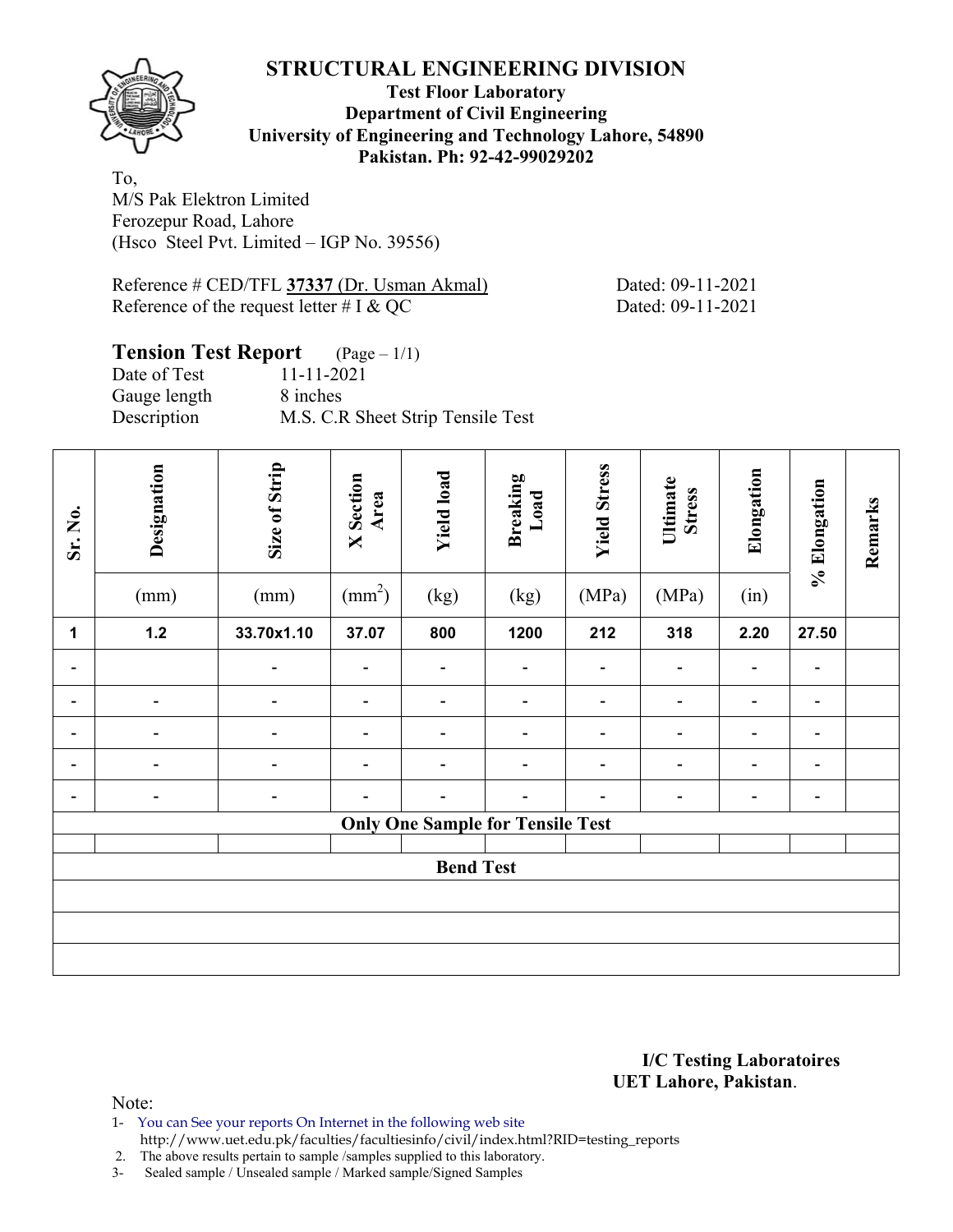

#### **Test Floor Laboratory Department of Civil Engineering University of Engineering and Technology Lahore, 54890 Pakistan. Ph: 92-42-99029202**

To, Material Engineer Banu Mukhtar Contracting (Pvt.) Ltd Naveena Export (Pvt) Ltd.

Reference # CED/TFL 37358 (Dr. Rizwan Azam) Dated: 12-11-2021 Reference of the request letter # BM/NaveenaExport/001 Dated: 11-11-2021

# **Tension Test Report** (Page -1/2)

Date of Test 15-11-2021 Gauge length 640 mm Description Steel Strand Tensile Test as per ASTM A-416-94a

| Sr. No.      | <b>Nominal</b><br><b>Diameter</b> | <b>Nominal</b><br>Weight     | <b>Measured</b><br>weight | <b>Yield strength</b><br>clause $(6.3)$ |                                 | clause $(6.2)$ | <b>Breaking</b><br>strength | Modulus of<br>Elasticity<br>Young's<br>$\epsilon$ . T., | % Elongation | Remarks / Coil No. |
|--------------|-----------------------------------|------------------------------|---------------------------|-----------------------------------------|---------------------------------|----------------|-----------------------------|---------------------------------------------------------|--------------|--------------------|
|              | (mm)                              | (kg/km)                      | (kg/km)                   | (kg)                                    | (kN)                            | (kg)           | (kN)                        | GPa                                                     |              |                    |
| $\mathbf{1}$ | 12.70<br>(1/2")                   | 775.0                        | 778.0                     | 18000                                   | 176.58                          | 19500          | 191.30                      | 199                                                     | >3.50        | XX                 |
|              |                                   |                              |                           |                                         |                                 |                |                             |                                                         |              |                    |
|              | $\overline{\phantom{0}}$          | $\qquad \qquad \blacksquare$ |                           |                                         |                                 |                |                             |                                                         |              |                    |
|              |                                   |                              |                           |                                         |                                 |                |                             |                                                         |              |                    |
|              |                                   |                              |                           |                                         |                                 |                |                             |                                                         |              |                    |
|              |                                   |                              |                           |                                         |                                 |                |                             |                                                         |              |                    |
|              |                                   |                              |                           |                                         | <b>Only one sample for Test</b> |                |                             |                                                         |              |                    |

Note:

1. Modulus of Elasticity is based on nominal steel area of the steel strand vide clause 13.3 of ASTM – A416a

2. Load versus percentage strain graphs are attached

**I/C Testing Laboratoires UET Lahore, Pakistan**.

Note:

1- You can See your reports On Internet in the following web site http://www.uet.edu.pk/faculties/facultiesinfo/civil/index.html?RID=testing\_reports

2. The above results pertain to sample /samples supplied to this laboratory.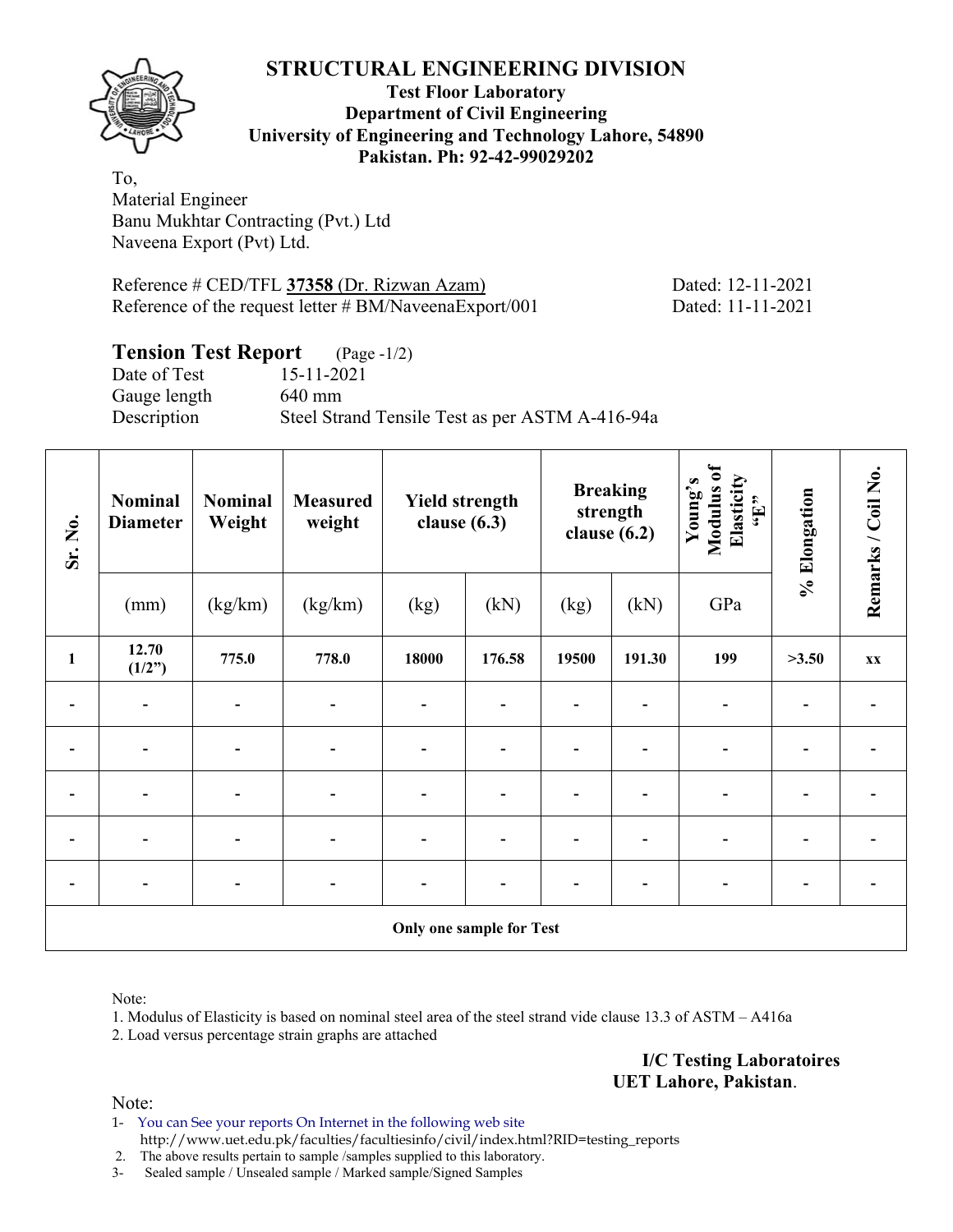

**Test Floor Laboratory Department of Civil Engineering University of Engineering and Technology Lahore, 54890 Pakistan. Ph: 92-42-99029202** 

To, Material Engineer Banu Mukhtar Contracting (Pvt.) Ltd Naveena Export (Pvt) Ltd.

Reference # CED/TFL **37358** (Dr. Rizwan Azam) Dated: 12-11-2021 Reference of the request letter # BM/NaveenaExport/001 Dated: 11-11-2021

**Graph**  $(Page - 2/2)$ 



**I/C Testing Laboratoires UET Lahore, Pakistan**.

- 1- You can See your reports On Internet in the following web site http://www.uet.edu.pk/faculties/facultiesinfo/civil/index.html?RID=testing\_reports
- 2. The above results pertain to sample /samples supplied to this laboratory.
- 3- Sealed sample / Unsealed sample / Marked sample/Signed Samples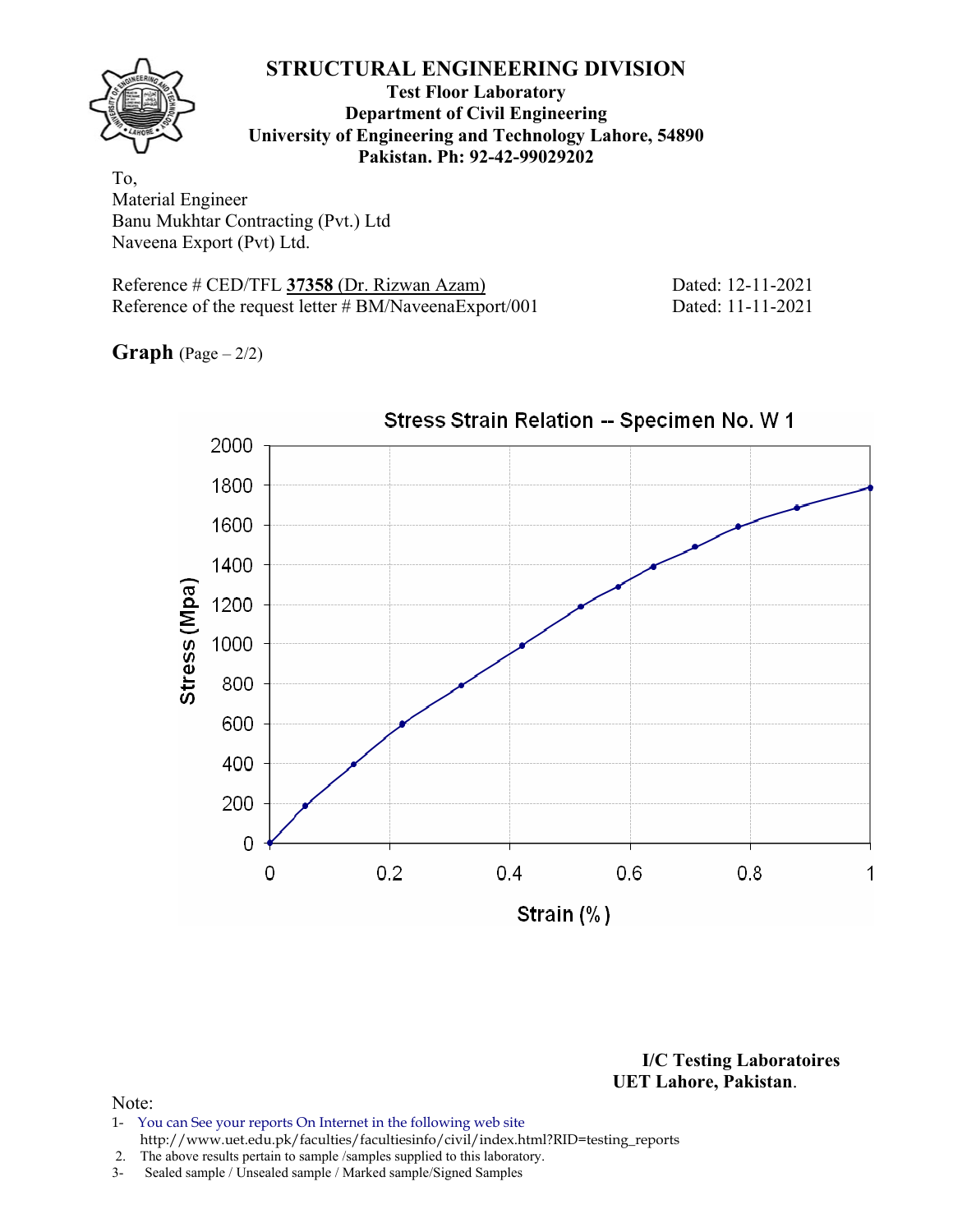

#### **Test Floor Laboratory Department of Civil Engineering University of Engineering and Technology Lahore, 54890 Pakistan. Ph: 92-42-99029202**

To, Executive Engineer Highway Division, Taunsa (Construction of Mettalled Roads & Pile Foundation Bridge on Sangher Nullah for Tehsil Complex, Shah Suleman Stadium Mini Zoo and TEVTA ect)

Reference # CED/TFL **37340** (Dr. Usman Akmal) Dated: 10-11-2021 Reference of the request letter # 1025 Dated: 26-10-2021

#### **Tension Test Report** (Page -1/3) Date of Test 11-11-2021 Gauge length 640 mm Description Steel Strand Tensile Test as per ASTM A-416-94a

| Sr. No.          | <b>Nominal</b><br><b>Diameter</b>                                                                  | <b>Nominal</b><br>Weight | <b>Measured</b><br>weight | <b>Yield strength</b><br>clause $(6.3)$ |                                  | <b>Breaking</b><br>strength<br>clause $(6.2)$ |        | Modulus of<br>Elasticity<br>Young's<br>$\epsilon_{\rm H},$ | % Elongation | Remarks / Coil No. |  |  |  |  |  |  |  |
|------------------|----------------------------------------------------------------------------------------------------|--------------------------|---------------------------|-----------------------------------------|----------------------------------|-----------------------------------------------|--------|------------------------------------------------------------|--------------|--------------------|--|--|--|--|--|--|--|
|                  | (mm)                                                                                               | (kg/km)                  | (kg/km)                   | (kg)                                    | (kN)                             | (kg)                                          | (kN)   | GPa                                                        |              |                    |  |  |  |  |  |  |  |
| $\mathbf{1}$     | 12.70<br>(1/2")                                                                                    | 775.0                    | 781.0                     | 17800                                   | 174.62                           | 19200                                         | 188.35 | 199                                                        | >3.50        | XX                 |  |  |  |  |  |  |  |
| $\boldsymbol{2}$ | 12.70<br>(1/2")                                                                                    | 775.0                    | 780.0                     | 17300                                   | 169.71                           | 19200                                         | 188.35 | 198                                                        | >3.50        | XX                 |  |  |  |  |  |  |  |
|                  | $\overline{\phantom{a}}$                                                                           | $\blacksquare$           | $\overline{\phantom{0}}$  | $\blacksquare$                          |                                  |                                               |        | $\overline{\phantom{0}}$                                   |              |                    |  |  |  |  |  |  |  |
| $\overline{a}$   | $\overline{\phantom{0}}$                                                                           | $\overline{\phantom{a}}$ | $\overline{\phantom{0}}$  | $\overline{\phantom{a}}$                |                                  |                                               |        | $\qquad \qquad \blacksquare$                               |              |                    |  |  |  |  |  |  |  |
|                  |                                                                                                    |                          |                           |                                         |                                  |                                               |        |                                                            |              |                    |  |  |  |  |  |  |  |
|                  | -<br>-<br>$\qquad \qquad \blacksquare$<br>$\overline{\phantom{0}}$<br>$\qquad \qquad \blacksquare$ |                          |                           |                                         |                                  |                                               |        |                                                            |              |                    |  |  |  |  |  |  |  |
|                  |                                                                                                    |                          |                           |                                         | <b>Only two samples for Test</b> |                                               |        |                                                            |              |                    |  |  |  |  |  |  |  |

Note:

1. Modulus of Elasticity is based on nominal steel area of the steel strand vide clause 13.3 of ASTM – A416a

2. Load versus percentage strain graphs are attached

**I/C Testing Laboratoires UET Lahore, Pakistan**.

Note:

1- You can See your reports On Internet in the following web site http://www.uet.edu.pk/faculties/facultiesinfo/civil/index.html?RID=testing\_reports

2. The above results pertain to sample /samples supplied to this laboratory.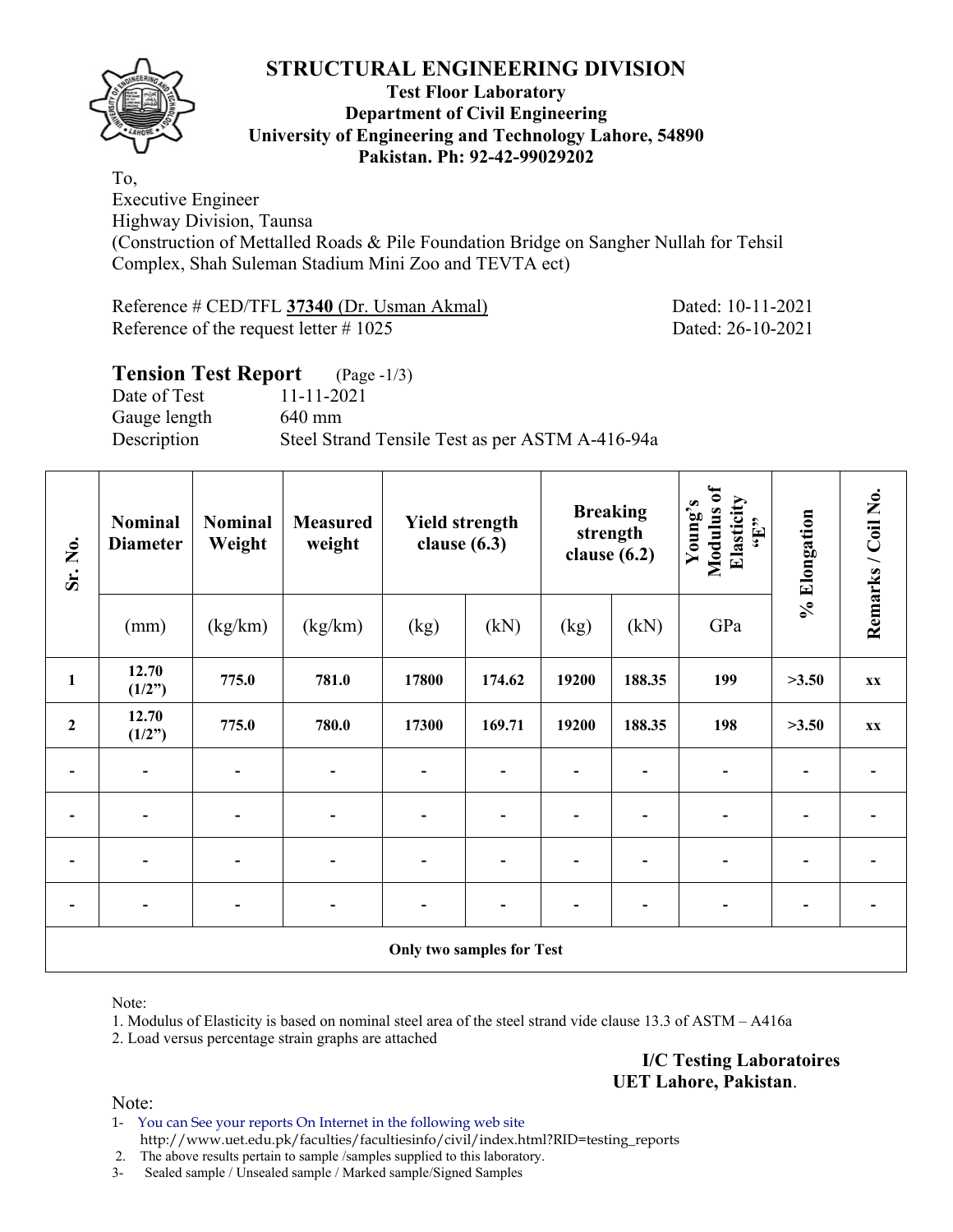#### **Test Floor Laboratory Department of Civil Engineering University of Engineering and Technology Lahore, 54890 Pakistan. Ph: 92-42-99029202**

To, Executive Engineer Highway Division, Taunsa

(Construction of Mettalled Roads & Pile Foundation Bridge on Sangher Nullah for Tehsil Complex, Shah Suleman Stadium Mini Zoo and TEVTA ect)

Reference # CED/TFL **37340** (Dr. Usman Akmal) Dated: 10-11-2021 Reference of the request letter # 1025 Dated: 26-10-2021

**Graph**  $(Page - 2/3)$ 



**I/C Testing Laboratoires UET Lahore, Pakistan**.

- 1- You can See your reports On Internet in the following web site http://www.uet.edu.pk/faculties/facultiesinfo/civil/index.html?RID=testing\_reports
- 2. The above results pertain to sample /samples supplied to this laboratory.
- 3- Sealed sample / Unsealed sample / Marked sample/Signed Samples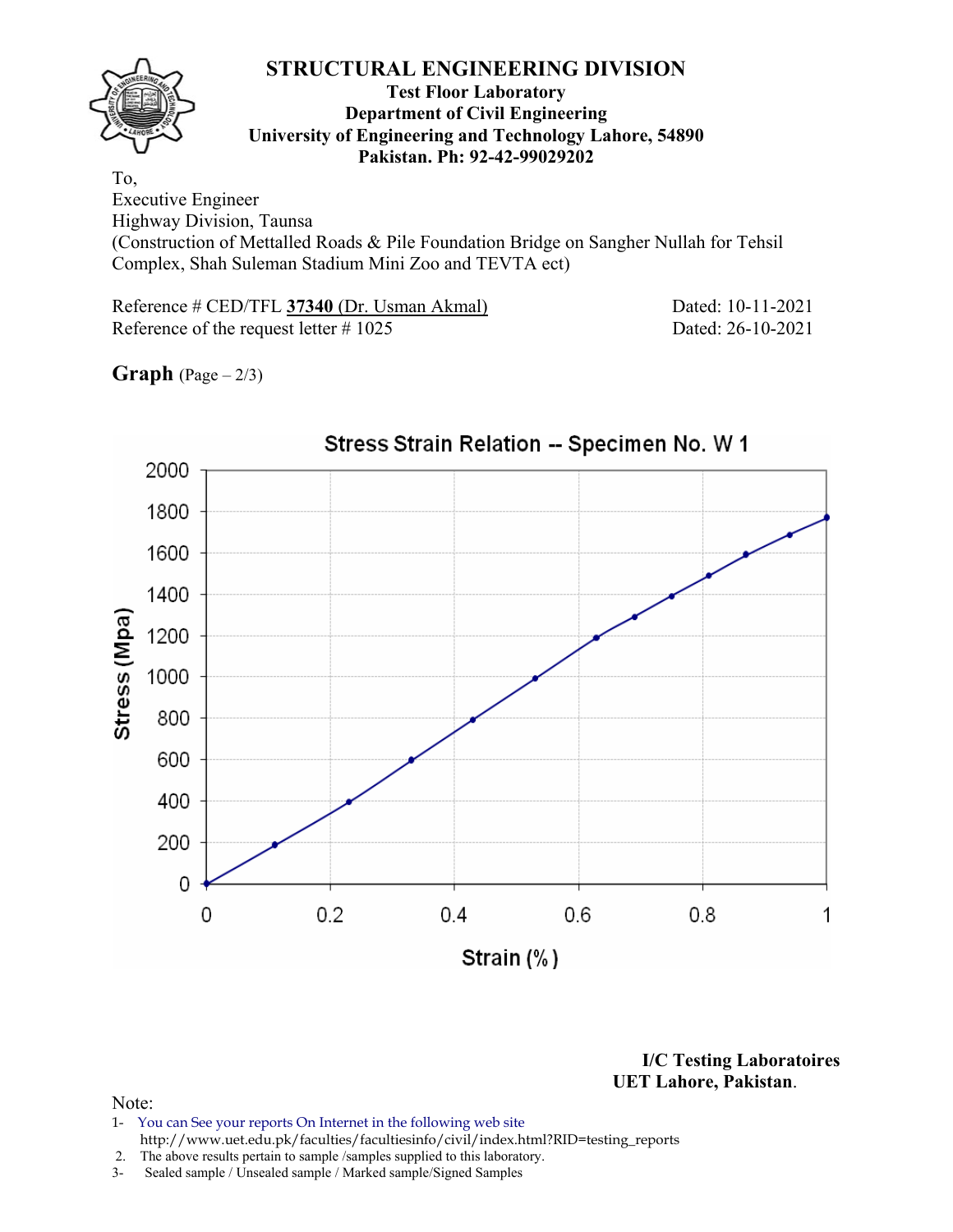#### **Test Floor Laboratory Department of Civil Engineering University of Engineering and Technology Lahore, 54890 Pakistan. Ph: 92-42-99029202**

To, Executive Engineer Highway Division, Taunsa

(Construction of Mettalled Roads & Pile Foundation Bridge on Sangher Nullah for Tehsil Complex, Shah Suleman Stadium Mini Zoo and TEVTA ect)

Reference # CED/TFL **37340** (Dr. Usman Akmal) Dated: 10-11-2021 Reference of the request letter # 1025 Dated: 26-10-2021

**Graph**  $(Page - 3/3)$ 



**I/C Testing Laboratoires UET Lahore, Pakistan**.

- 1- You can See your reports On Internet in the following web site http://www.uet.edu.pk/faculties/facultiesinfo/civil/index.html?RID=testing\_reports
- 2. The above results pertain to sample /samples supplied to this laboratory.
- 3- Sealed sample / Unsealed sample / Marked sample/Signed Samples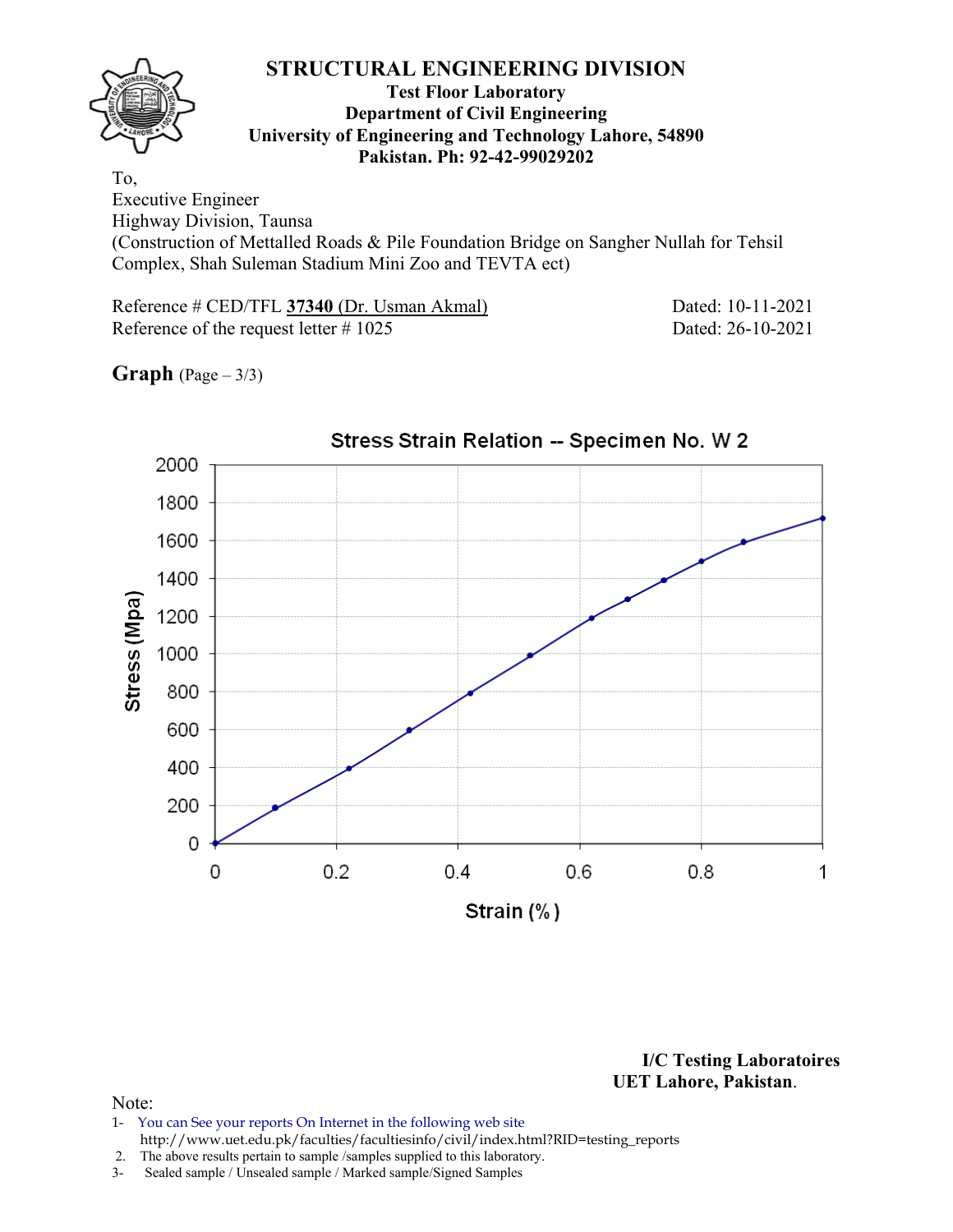

**Test Floor Laboratory Department of Civil Engineering University of Engineering and Technology Lahore, 54890 Pakistan. Ph: 92-42-99029202** 

To, M/S CM Engineering (Pvt) Ltd Lahore (Project CMPAK Site ID: 43520, 42951, 43522)

Reference # CED/TFL **37343** (Dr. Usman Akmal) Dated: 10-11-2021 Reference of the request letter # CME/Steel/CMPak/311 Dated: 08-11-2021

### **Tension Test Report** (Page -1/1)

Gauge length 8 inches

Date of Test 11-11-2021 Description Deformed Steel Bar Tensile and Bend Test as per ASTM-A615

| Sr. No.          | Weight                   |                              | Diameter/<br><b>Size</b><br>(mm) |                | Area<br>$(in^2)$ | <b>Yield load</b>                                   | <b>Breaking</b><br>Load | <b>Yield Stress</b><br>(psi) |                                                                 |                          | <b>Ultimate Stress</b><br>(psi) | Elongation               | % Elongation             | Remarks |
|------------------|--------------------------|------------------------------|----------------------------------|----------------|------------------|-----------------------------------------------------|-------------------------|------------------------------|-----------------------------------------------------------------|--------------------------|---------------------------------|--------------------------|--------------------------|---------|
|                  | (1bs/ft)                 | Nominal                      | Nominal<br>Actual<br>9.76        |                | <b>Actual</b>    | (kg)                                                | (kg)                    | Nominal                      | <b>Actual</b>                                                   | Nominal                  | <b>Actual</b>                   | (inch)                   |                          |         |
| 1                | 0.394                    | 10                           |                                  | 0.12           | 0.116            | 3300                                                | 5000                    | 60627                        | 62780                                                           | 91858                    | 95200                           | 1.20                     | 15.0                     |         |
| $\boldsymbol{2}$ | 0.367                    | 10                           | 9.41                             | 0.12           | 0.108            | 3200                                                | 4600                    | 58789                        | 65420                                                           | 84510                    | 94100                           | 1.20                     | 15.0                     |         |
|                  |                          | -                            |                                  |                |                  |                                                     |                         |                              |                                                                 |                          | $\overline{\phantom{0}}$        | $\overline{\phantom{0}}$ | $\overline{\phantom{a}}$ |         |
|                  | $\overline{\phantom{0}}$ | $\overline{\phantom{a}}$     |                                  |                |                  |                                                     |                         |                              |                                                                 | $\blacksquare$           | $\overline{\phantom{a}}$        | -                        | -                        |         |
|                  | $\blacksquare$           | $\overline{\phantom{a}}$     |                                  | $\blacksquare$ | $\blacksquare$   |                                                     |                         |                              |                                                                 | $\overline{\phantom{0}}$ | $\overline{\phantom{0}}$        | Ξ.                       | $\blacksquare$           |         |
|                  |                          | $\qquad \qquad \blacksquare$ | $\blacksquare$                   |                | $\blacksquare$   |                                                     |                         |                              |                                                                 |                          | $\overline{\phantom{a}}$        | $\overline{\phantom{a}}$ | -                        |         |
|                  |                          |                              |                                  |                |                  |                                                     |                         |                              | Note: only two samples for tensile and one sample for bend test |                          |                                 |                          |                          |         |
|                  |                          |                              |                                  |                |                  |                                                     |                         |                              |                                                                 |                          |                                 |                          |                          |         |
|                  |                          |                              |                                  |                |                  |                                                     | <b>Bend Test</b>        |                              |                                                                 |                          |                                 |                          |                          |         |
|                  |                          |                              |                                  |                |                  | 10mm Dia Bar Bend Test Through 180° is Satisfactory |                         |                              |                                                                 |                          |                                 |                          |                          |         |
|                  |                          |                              |                                  |                |                  |                                                     |                         |                              |                                                                 |                          |                                 |                          |                          |         |
|                  |                          |                              |                                  |                |                  |                                                     |                         |                              |                                                                 |                          |                                 |                          |                          |         |

**I/C Testing Laboratoires UET Lahore, Pakistan**.

Note:

- 1- You can See your reports On Internet in the following web site http://www.uet.edu.pk/faculties/facultiesinfo/civil/index.html?RID=testing\_reports
- 2. The above results pertain to sample /samples supplied to this laboratory.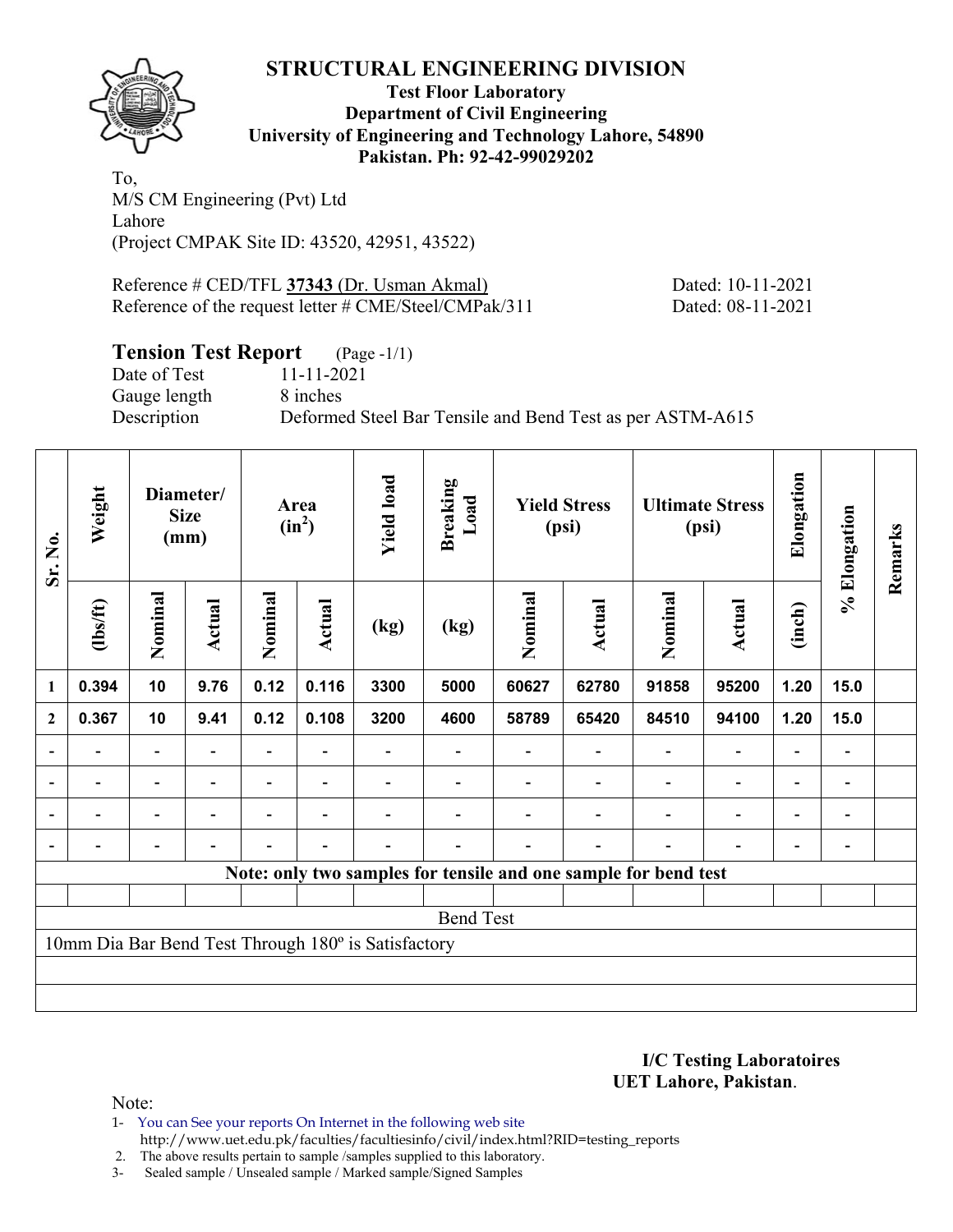

#### **Test Floor Laboratory Department of Civil Engineering University of Engineering and Technology Lahore, 54890 Pakistan. Ph: 92-42-99029202**

To, M/S Professional Construction Services (Pvt) Ltd Lahore (ABL PIA Road, Lahore)

Reference # CED/TFL **37344** (Dr. Usman Akmal) Dated: 10-11-2021 Reference of the request letter # PCS/21/Eng-130 Dated: 10-11-2021

# **Tension Test Report** (Page -1/1)

Gauge length 8 inches

Date of Test 11-11-2021 Description Deformed Steel Bar Tensile Test as per ASTM-A615

| Sr. No.                  | Weight         |                          | Diameter/<br><b>Size</b>                     |                          | Area<br>$(in^2)$         | <b>Yield load</b>        | <b>Breaking</b><br>Load<br><b>Yield Stress</b><br>(psi) |         |                          |                          | <b>Ultimate Stress</b><br>(psi) | Elongation               | % Elongation                 | Remarks |
|--------------------------|----------------|--------------------------|----------------------------------------------|--------------------------|--------------------------|--------------------------|---------------------------------------------------------|---------|--------------------------|--------------------------|---------------------------------|--------------------------|------------------------------|---------|
|                          | $\frac{2}{10}$ | Nominal<br>$(\#)$        | Nominal<br>Actual<br>(inch)<br>0.11<br>0.372 |                          | Actual                   | (kg)                     | (kg)                                                    | Nominal | Actual                   | Nominal                  | Actual                          | (inch)                   |                              |         |
| $\mathbf{1}$             | 0.370          | $\mathbf{3}$             |                                              |                          | 0.109                    | 3700                     | 4700                                                    | 74200   | 74960                    | 94200                    | 95300                           | 0.90                     | 11.3                         |         |
| $\mathbf{2}$             | 0.367          | $\mathbf{3}$             | 0.370                                        | 0.11                     | 0.108                    | 3800                     | 4900                                                    | 76200   | 77690                    | 98200                    | 100200                          | 1.00                     | 12.5                         |         |
| $\overline{\phantom{a}}$ | -              | $\overline{\phantom{0}}$ | ٠                                            | $\overline{\phantom{0}}$ | $\blacksquare$           | -                        |                                                         |         | $\overline{\phantom{0}}$ | $\blacksquare$           | $\overline{a}$                  | $\overline{\phantom{a}}$ |                              |         |
| $\blacksquare$           | Ξ.             | $\blacksquare$           | $\overline{\phantom{0}}$                     | $\overline{\phantom{a}}$ | $\blacksquare$           | $\overline{\phantom{0}}$ | $\overline{\phantom{0}}$                                |         | $\overline{\phantom{a}}$ | $\overline{\phantom{a}}$ | $\overline{\phantom{a}}$        | $\overline{\phantom{a}}$ | $\blacksquare$               |         |
| $\overline{a}$           |                | $\overline{\phantom{0}}$ |                                              |                          | $\overline{\phantom{0}}$ |                          |                                                         |         |                          |                          | $\overline{\phantom{0}}$        | $\overline{\phantom{0}}$ | -                            |         |
| $\overline{\phantom{a}}$ |                | $\overline{\phantom{0}}$ |                                              | -                        | $\overline{\phantom{0}}$ |                          | -                                                       |         |                          |                          | -                               | -                        | $\qquad \qquad \blacksquare$ |         |
|                          |                |                          |                                              |                          |                          |                          | Note: only two samples for tensile test                 |         |                          |                          |                                 |                          |                              |         |
|                          |                |                          |                                              |                          |                          |                          |                                                         |         |                          |                          |                                 |                          |                              |         |
|                          |                |                          |                                              |                          |                          |                          | <b>Bend Test</b>                                        |         |                          |                          |                                 |                          |                              |         |
|                          |                |                          |                                              |                          |                          |                          |                                                         |         |                          |                          |                                 |                          |                              |         |
|                          |                |                          |                                              |                          |                          |                          |                                                         |         |                          |                          |                                 |                          |                              |         |
|                          |                |                          |                                              |                          |                          |                          |                                                         |         |                          |                          |                                 |                          |                              |         |

#### **I/C Testing Laboratoires UET Lahore, Pakistan**.

Note:

1- You can See your reports On Internet in the following web site http://www.uet.edu.pk/faculties/facultiesinfo/civil/index.html?RID=testing\_reports

2. The above results pertain to sample /samples supplied to this laboratory.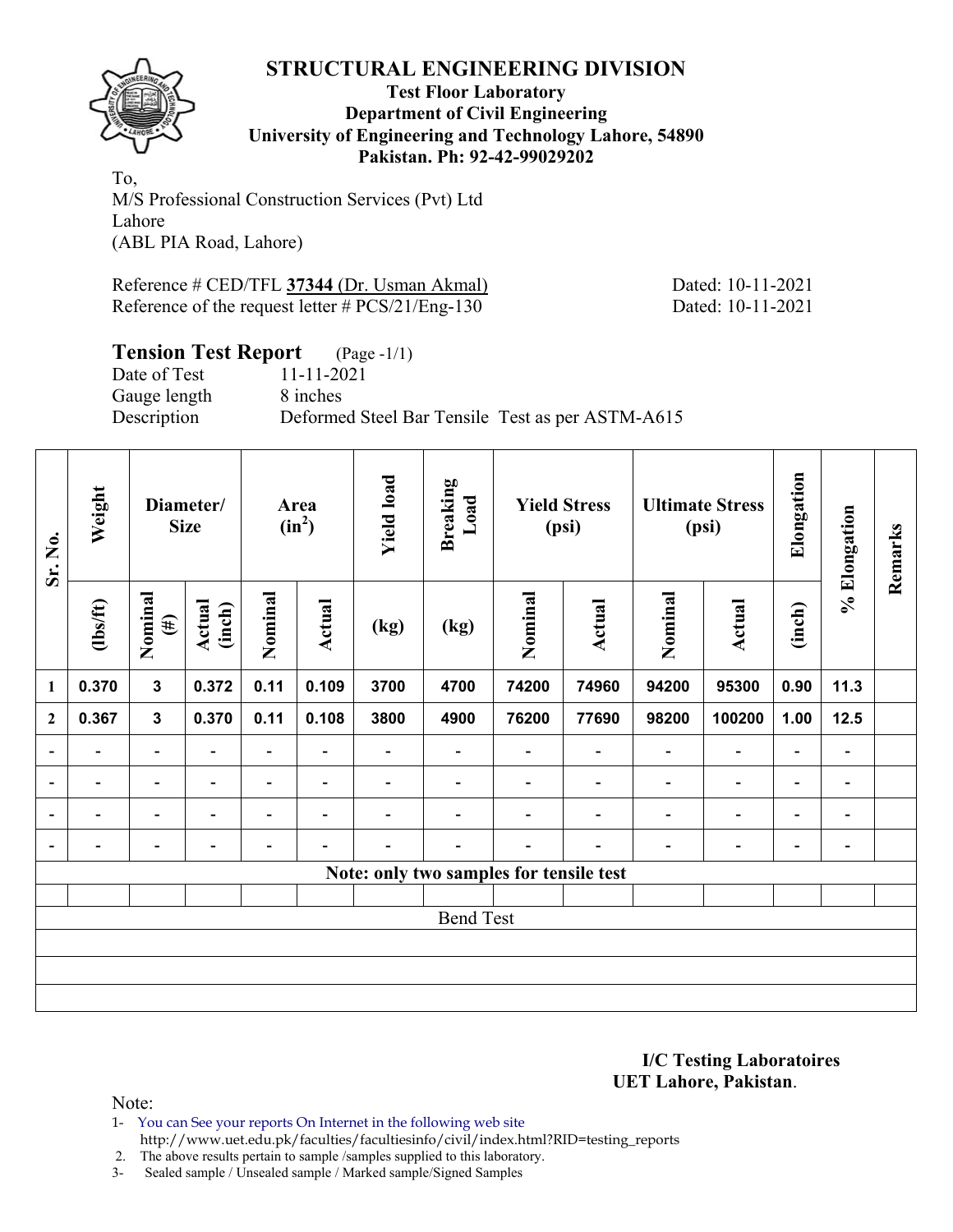

#### **Test Floor Laboratory Department of Civil Engineering University of Engineering and Technology Lahore, 54890 Pakistan. Ph: 92-42-99029202**

To, Resident Engineer Bahria Town Private Limited Disposal of Storm Water Drain at Mini Golf Near Gate # 2 Bahria Orchard Lahore

Reference # CED/TFL **37345** (Dr. Usman Akmal) Dated: 10-11-2021 Reference of the request letter # QA/QC-Steel-2420 Dated: 10-11-2021

# **Tension Test Report** (Page -1/1)

Date of Test 11-11-2021 Gauge length 8 inches

Description Deformed Steel Bar Tensile and Bend Test as per ASTM-A615

| Sr. No.                  | Weight                                        |                          | Diameter/<br><b>Size</b> |                          | Area<br>$(in^2)$         | <b>Yield load</b> | <b>Breaking</b><br>$\mathbf{L}\mathbf{0}\mathbf{a}\mathbf{d}$ |         | <b>Yield Stress</b><br>(psi) |                                                                 | <b>Ultimate Stress</b><br>(psi) | Elongation               | % Elongation             | Remarks           |
|--------------------------|-----------------------------------------------|--------------------------|--------------------------|--------------------------|--------------------------|-------------------|---------------------------------------------------------------|---------|------------------------------|-----------------------------------------------------------------|---------------------------------|--------------------------|--------------------------|-------------------|
|                          | (1bs/ft)                                      | Nominal<br>$(\#)$        | Actual<br>(inch)         | Nominal                  | Actual                   | (kg)              | (kg)                                                          | Nominal | Actual                       | Nominal                                                         | <b>Actual</b>                   | (inch)                   |                          |                   |
| $\mathbf{1}$             | 0.376                                         | 3                        | 0.375                    | 0.11                     | 0.110                    | 3400              | 4900                                                          | 68200   | 67870                        | 98200                                                           | 97900                           | 1.10                     | 13.8                     |                   |
| $\overline{2}$           | 0.377                                         | 3                        | 0.376                    | 0.11                     | 0.111                    | 3200              | 4700                                                          | 64200   | 63690                        | 94200                                                           | 93600                           | 1.20                     | 15.0                     | <b>Steel</b><br>Ě |
|                          |                                               | $\overline{\phantom{0}}$ |                          |                          |                          |                   |                                                               |         |                              |                                                                 | $\overline{\phantom{0}}$        | $\overline{\phantom{0}}$ |                          |                   |
| $\overline{\phantom{a}}$ |                                               | $\overline{\phantom{a}}$ | $\overline{\phantom{a}}$ | $\overline{\phantom{0}}$ | $\overline{\phantom{a}}$ |                   |                                                               |         | $\overline{\phantom{a}}$     | $\overline{\phantom{a}}$                                        | $\overline{\phantom{a}}$        | $\blacksquare$           | $\overline{\phantom{a}}$ |                   |
| $\overline{\phantom{a}}$ |                                               | $\overline{\phantom{0}}$ |                          | -                        | $\overline{\phantom{0}}$ |                   |                                                               |         |                              | $\overline{\phantom{0}}$                                        | $\overline{\phantom{a}}$        | $\overline{\phantom{a}}$ | $\overline{\phantom{a}}$ |                   |
|                          |                                               | $\overline{\phantom{0}}$ |                          | -                        | $\overline{\phantom{0}}$ |                   |                                                               |         |                              | $\overline{\phantom{0}}$                                        | $\overline{\phantom{0}}$        | $\overline{\phantom{a}}$ | $\overline{a}$           |                   |
|                          |                                               |                          |                          |                          |                          |                   |                                                               |         |                              | Note: only two samples for tensile and one sample for bend test |                                 |                          |                          |                   |
|                          |                                               |                          |                          |                          |                          |                   |                                                               |         |                              |                                                                 |                                 |                          |                          |                   |
|                          |                                               |                          |                          |                          |                          |                   | <b>Bend Test</b>                                              |         |                              |                                                                 |                                 |                          |                          |                   |
|                          | #3 Bar Bend Test Through 180° is Satisfactory |                          |                          |                          |                          |                   |                                                               |         |                              |                                                                 |                                 |                          |                          |                   |
|                          |                                               |                          |                          |                          |                          |                   |                                                               |         |                              |                                                                 |                                 |                          |                          |                   |
|                          |                                               |                          |                          |                          |                          |                   |                                                               |         |                              |                                                                 |                                 |                          |                          |                   |

**I/C Testing Laboratoires UET Lahore, Pakistan**.

Note:

1- You can See your reports On Internet in the following web site http://www.uet.edu.pk/faculties/facultiesinfo/civil/index.html?RID=testing\_reports

2. The above results pertain to sample /samples supplied to this laboratory.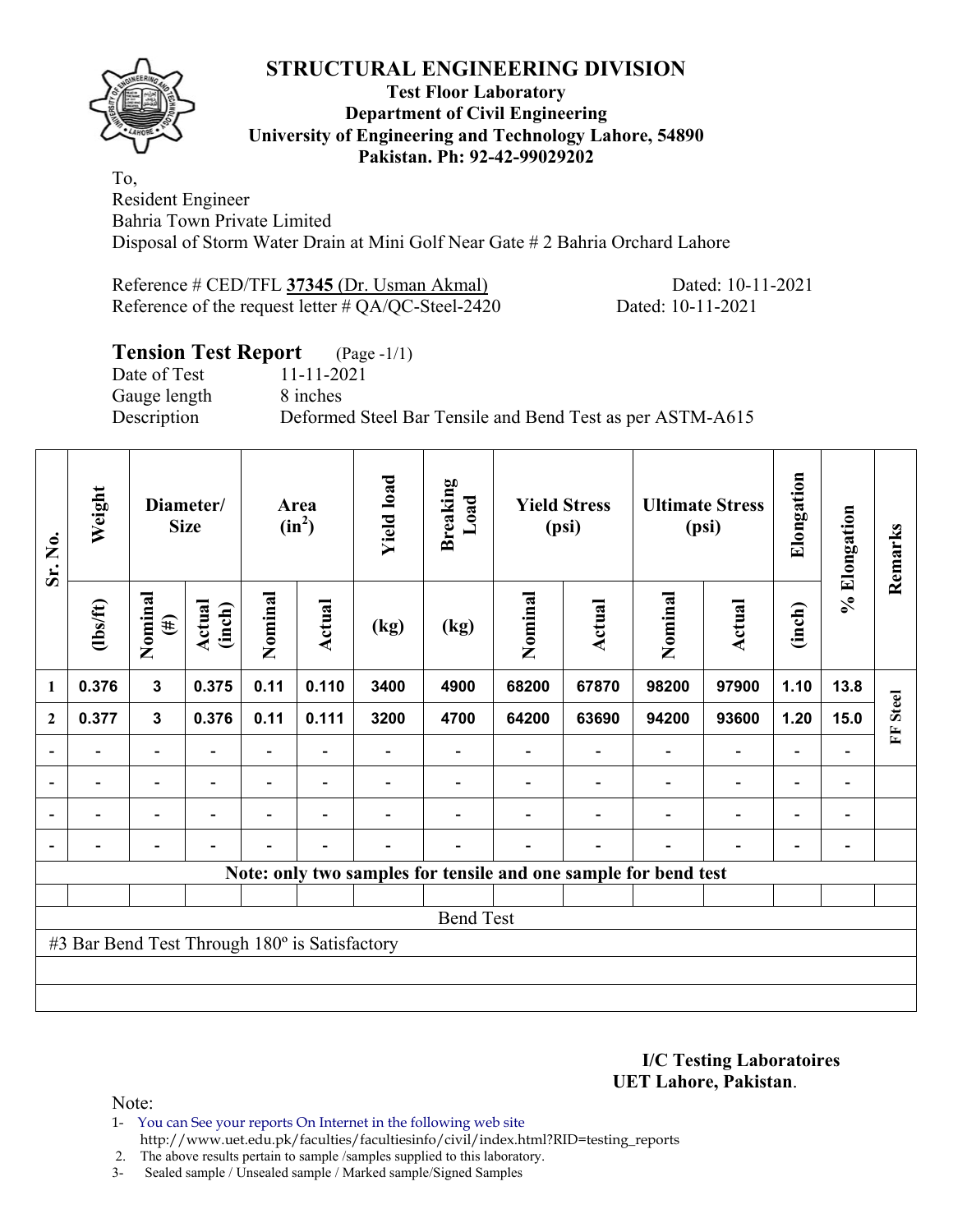

#### **Test Floor Laboratory Department of Civil Engineering University of Engineering and Technology Lahore, 54890 Pakistan. Ph: 92-42-99029202**

To, Deputy Executive Officer Punjab Safe Cities Authority Lahore (OFC Restoration Works at Gulab Devi, Shahkaam Chowk and Sheran Wala, Lahore) (M/s Communication Links) Reference # CED/TFL **37346** (Dr. Usman Akmal) Dated: 10-11-2021 Reference of the request letter # 11652/Works/PSCA/2021 Dated: 10-11-2021

# **Tension Test Report** (Page -1/2)

Date of Test 11-11-2021 Gauge length 8 inches

Description Deformed Steel Bar Tensile and Bend Test as per ASTM-A615

| Sr. No.      | Weight                                        |                          | Diameter/<br><b>Size</b> |                          | Area<br>$(in^2)$         | <b>Yield load</b> | <b>Breaking</b><br>Load                                         |         | <b>Yield Stress</b><br>(psi) |         | <b>Ultimate Stress</b><br>(psi) | Elongation               | % Elongation                 | Remarks |
|--------------|-----------------------------------------------|--------------------------|--------------------------|--------------------------|--------------------------|-------------------|-----------------------------------------------------------------|---------|------------------------------|---------|---------------------------------|--------------------------|------------------------------|---------|
|              | (1bs/ft)                                      | Nominal<br>$(\#)$        | Actual<br>(inch)         | Nominal                  | Actual                   | (kg)              | (kg)                                                            | Nominal | <b>Actual</b>                | Nominal | <b>Actual</b>                   | (inch)                   |                              |         |
| 1            | 0.368                                         | $\mathbf{3}$             | 0.371                    | 0.11                     | 0.108                    | 4100              | 5000                                                            | 82200   | 83550                        | 100200  | 101900                          | 1.00                     | 12.5                         |         |
| $\mathbf{2}$ | 0.371                                         | $\mathbf{3}$             | 0.372                    | 0.11                     | 0.109                    | 3400              | 4700                                                            | 68200   | 68810                        | 94200   | 95200                           | 1.00                     | $12.5$                       |         |
|              |                                               | $\overline{\phantom{0}}$ |                          | $\overline{\phantom{0}}$ | $\overline{\phantom{a}}$ |                   |                                                                 |         |                              |         | $\blacksquare$                  | $\overline{\phantom{0}}$ | $\qquad \qquad \blacksquare$ |         |
|              |                                               | -                        |                          | -                        | $\overline{\phantom{a}}$ |                   |                                                                 |         |                              |         | $\qquad \qquad \blacksquare$    | $\overline{\phantom{0}}$ | $\qquad \qquad$              |         |
|              |                                               | $\overline{\phantom{0}}$ |                          |                          | $\overline{\phantom{0}}$ |                   |                                                                 |         |                              |         |                                 | $\overline{\phantom{0}}$ | $\qquad \qquad \blacksquare$ |         |
|              |                                               |                          |                          |                          |                          |                   |                                                                 |         |                              |         |                                 |                          | $\qquad \qquad \blacksquare$ |         |
|              |                                               |                          |                          |                          |                          |                   | Note: only two samples for tensile and one sample for bend test |         |                              |         |                                 |                          |                              |         |
|              |                                               |                          |                          |                          |                          |                   |                                                                 |         |                              |         |                                 |                          |                              |         |
|              |                                               |                          |                          |                          |                          |                   | <b>Bend Test</b>                                                |         |                              |         |                                 |                          |                              |         |
|              | #3 Bar Bend Test Through 180° is Satisfactory |                          |                          |                          |                          |                   |                                                                 |         |                              |         |                                 |                          |                              |         |
|              |                                               |                          |                          |                          |                          |                   |                                                                 |         |                              |         |                                 |                          |                              |         |
|              |                                               |                          |                          |                          |                          |                   |                                                                 |         |                              |         |                                 |                          |                              |         |

**I/C Testing Laboratoires UET Lahore, Pakistan**.

- 1- You can See your reports On Internet in the following web site http://www.uet.edu.pk/faculties/facultiesinfo/civil/index.html?RID=testing\_reports
- 2. The above results pertain to sample /samples supplied to this laboratory.
- 3- Sealed sample / Unsealed sample / Marked sample/Signed Samples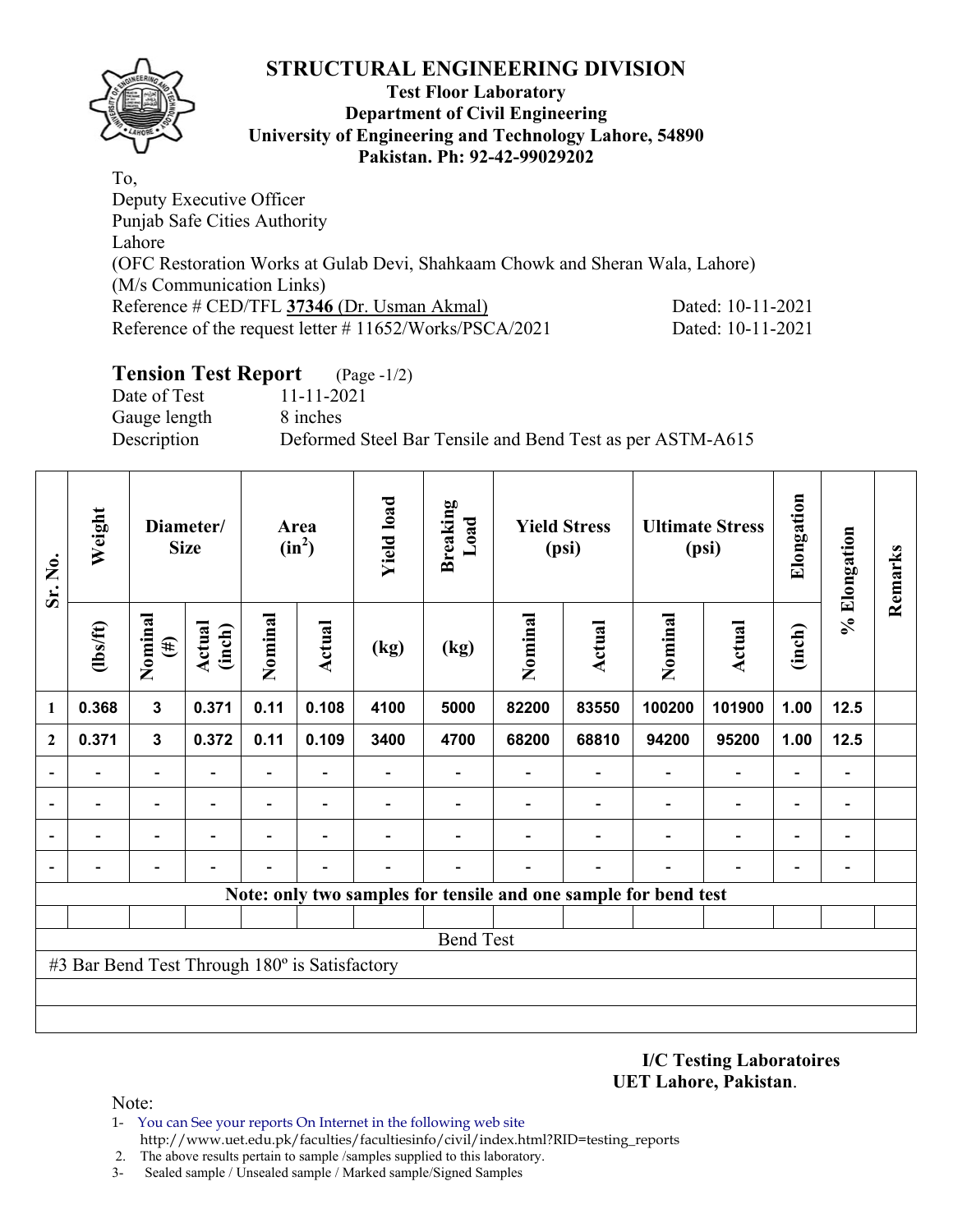

#### **Test Floor Laboratory Department of Civil Engineering University of Engineering and Technology Lahore, 54890 Pakistan. Ph: 92-42-99029202**

To, Deputy Executive Officer Punjab Safe Cities Authority Lahore (OSP Works at Entry and Exit Points of Lahore)(M/s Communication Links)

| Reference # CED/TFL 37346 (Dr. Usman Akmal)                | Dated: 10-11-2021 |
|------------------------------------------------------------|-------------------|
| Reference of the request letter $\#$ 11653/Works/PSCA/2021 | Dated: 10-11-2021 |

## **Tension Test Report** (Page -2/2)

Date of Test 11-11-2021 Gauge length 8 inches

Description Deformed Steel Bar Tensile and Bend Test as per ASTM-A615

| Sr. No.                                       | Weight                   | Diameter/<br><b>Size</b> |                  |                          |                          | Area<br>$(in^2)$ |                          | <b>Yield load</b> | <b>Breaking</b><br>Load  |                                                                 | <b>Yield Stress</b><br>(psi) |                          | <b>Ultimate Stress</b><br>(psi) | Elongation | % Elongation | Remarks |
|-----------------------------------------------|--------------------------|--------------------------|------------------|--------------------------|--------------------------|------------------|--------------------------|-------------------|--------------------------|-----------------------------------------------------------------|------------------------------|--------------------------|---------------------------------|------------|--------------|---------|
|                                               | $\frac{2}{10}$           | Nominal<br>$(\#)$        | Actual<br>(inch) | Nominal                  | Actual                   | (kg)             | (kg)                     | Nominal           | <b>Actual</b>            | Nominal                                                         | <b>Actual</b>                | (inch)                   |                                 |            |              |         |
| 1                                             | 0.366                    | $\mathbf{3}$             | 0.370            | 0.11                     | 0.108                    | 4000             | 5000                     | 80200             | 81950                    | 100200                                                          | 102500                       | 1.00                     | 12.5                            |            |              |         |
| $\mathbf{2}$                                  | 0.363                    | $\mathbf{3}$             | 0.369            | 0.11                     | 0.107                    | 4200             | 5100                     | 84200             | 86670                    | 102200                                                          | 105300                       | 0.90                     | 11.3                            |            |              |         |
|                                               | $\overline{\phantom{0}}$ | $\overline{\phantom{0}}$ |                  | $\overline{\phantom{a}}$ | Ξ.                       |                  | $\overline{\phantom{0}}$ |                   | $\overline{\phantom{a}}$ | $\overline{\phantom{a}}$                                        | $\overline{\phantom{a}}$     |                          | $\overline{\phantom{a}}$        |            |              |         |
|                                               |                          | -                        |                  | -                        | $\overline{\phantom{0}}$ |                  |                          |                   |                          |                                                                 | $\overline{\phantom{a}}$     | $\overline{\phantom{0}}$ | $\qquad \qquad \blacksquare$    |            |              |         |
|                                               |                          | $\overline{\phantom{0}}$ |                  | -                        |                          |                  |                          |                   |                          |                                                                 |                              |                          | $\blacksquare$                  |            |              |         |
|                                               |                          |                          |                  |                          |                          |                  |                          |                   |                          |                                                                 |                              |                          | $\qquad \qquad \blacksquare$    |            |              |         |
|                                               |                          |                          |                  |                          |                          |                  |                          |                   |                          | Note: only two samples for tensile and one sample for bend test |                              |                          |                                 |            |              |         |
|                                               |                          |                          |                  |                          |                          |                  |                          |                   |                          |                                                                 |                              |                          |                                 |            |              |         |
|                                               | <b>Bend Test</b>         |                          |                  |                          |                          |                  |                          |                   |                          |                                                                 |                              |                          |                                 |            |              |         |
| #3 Bar Bend Test Through 180° is Satisfactory |                          |                          |                  |                          |                          |                  |                          |                   |                          |                                                                 |                              |                          |                                 |            |              |         |
|                                               |                          |                          |                  |                          |                          |                  |                          |                   |                          |                                                                 |                              |                          |                                 |            |              |         |
|                                               |                          |                          |                  |                          |                          |                  |                          |                   |                          |                                                                 |                              |                          |                                 |            |              |         |

**I/C Testing Laboratoires UET Lahore, Pakistan**.

- 1- You can See your reports On Internet in the following web site http://www.uet.edu.pk/faculties/facultiesinfo/civil/index.html?RID=testing\_reports
- 2. The above results pertain to sample /samples supplied to this laboratory.
- 3- Sealed sample / Unsealed sample / Marked sample/Signed Samples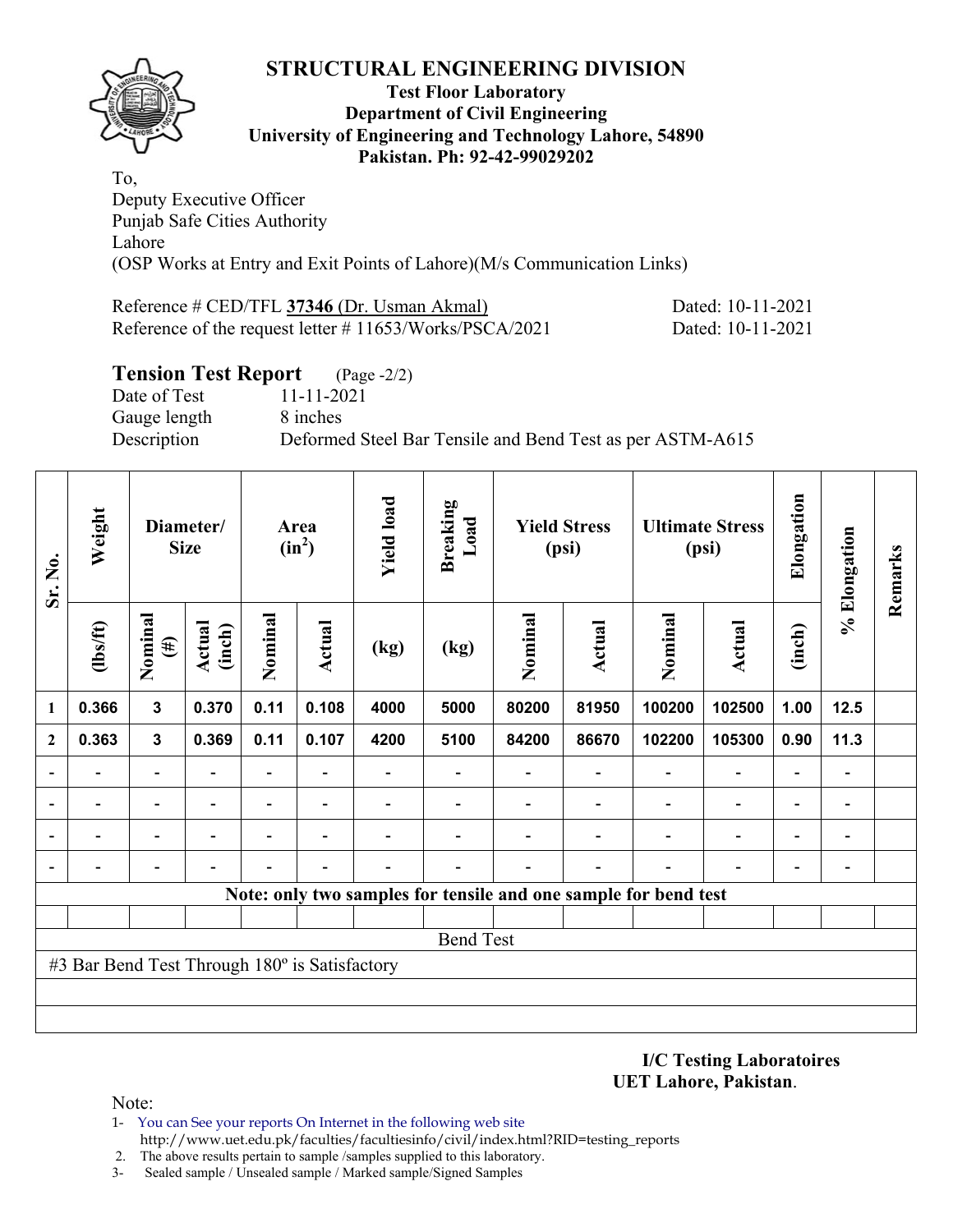

#### **Test Floor Laboratory Department of Civil Engineering University of Engineering and Technology Lahore, 54890 Pakistan. Ph: 92-42-99029202**

To, M/S M. Saleem Construction Company Sheikhupura

Reference # CED/TFL **37347** (Dr. Usman Akmal) Dated: 10-11-2021 Reference of the request letter # Nil Dated: 10-11-2021

#### **Tension Test Report** (Page -1/1) Date of Test 11-11-2021 Gauge length 8 inches Description Deformed Steel Bar Tensile and Bend Test as per ASTM-A615

| Sr. No.                                             | Weight         | Diameter/<br><b>Size</b><br>(inch) |                | Area<br>$(in^2)$ |                          | <b>Yield load</b><br><b>Breaking</b><br>Load<br><b>Yield Stress</b><br>(psi) |      | <b>Ultimate Stress</b><br>(psi) |                                                                | Elongation | % Elongation   | Remarks |                          |  |
|-----------------------------------------------------|----------------|------------------------------------|----------------|------------------|--------------------------|------------------------------------------------------------------------------|------|---------------------------------|----------------------------------------------------------------|------------|----------------|---------|--------------------------|--|
|                                                     | $\frac{2}{10}$ | Nominal                            | Actual         | Nominal          | Actual                   | (kg)                                                                         | (kg) | Nominal                         | <b>Actual</b>                                                  | Nominal    | <b>Actual</b>  | (inch)  |                          |  |
| 1                                                   | 0.370          | 3/8                                | 0.372          | 0.11             | 0.109                    | 3600                                                                         | 4800 | 72200                           | 72870                                                          | 96200      | 97200          | 1.20    | 15.0                     |  |
| $\blacksquare$                                      |                | $\overline{\phantom{a}}$           |                | Ξ.               | $\overline{\phantom{a}}$ |                                                                              |      |                                 |                                                                |            |                |         | $\overline{\phantom{a}}$ |  |
|                                                     |                | $\blacksquare$                     |                | $\blacksquare$   | $\overline{\phantom{a}}$ |                                                                              |      |                                 |                                                                |            |                |         | -                        |  |
| $\overline{a}$                                      |                | -                                  |                |                  | $\overline{\phantom{0}}$ |                                                                              |      |                                 |                                                                |            |                |         | -                        |  |
| $\overline{a}$                                      | -              | -                                  | $\blacksquare$ |                  | $\overline{\phantom{a}}$ |                                                                              |      |                                 |                                                                |            | $\blacksquare$ | ۰       | -                        |  |
| $\blacksquare$                                      | $\blacksquare$ | -                                  |                |                  | ۰                        |                                                                              |      |                                 |                                                                |            |                |         | -                        |  |
|                                                     |                |                                    |                |                  |                          |                                                                              |      |                                 | Note: only one sample for tensile and one sample for bend test |            |                |         |                          |  |
|                                                     |                |                                    |                |                  |                          |                                                                              |      |                                 |                                                                |            |                |         |                          |  |
| <b>Bend Test</b>                                    |                |                                    |                |                  |                          |                                                                              |      |                                 |                                                                |            |                |         |                          |  |
| 3/8" Dia Bar Bend Test Through 180° is Satisfactory |                |                                    |                |                  |                          |                                                                              |      |                                 |                                                                |            |                |         |                          |  |
|                                                     |                |                                    |                |                  |                          |                                                                              |      |                                 |                                                                |            |                |         |                          |  |
|                                                     |                |                                    |                |                  |                          |                                                                              |      |                                 |                                                                |            |                |         |                          |  |

**I/C Testing Laboratoires UET Lahore, Pakistan**.

Note:

1- You can See your reports On Internet in the following web site http://www.uet.edu.pk/faculties/facultiesinfo/civil/index.html?RID=testing\_reports

2. The above results pertain to sample /samples supplied to this laboratory.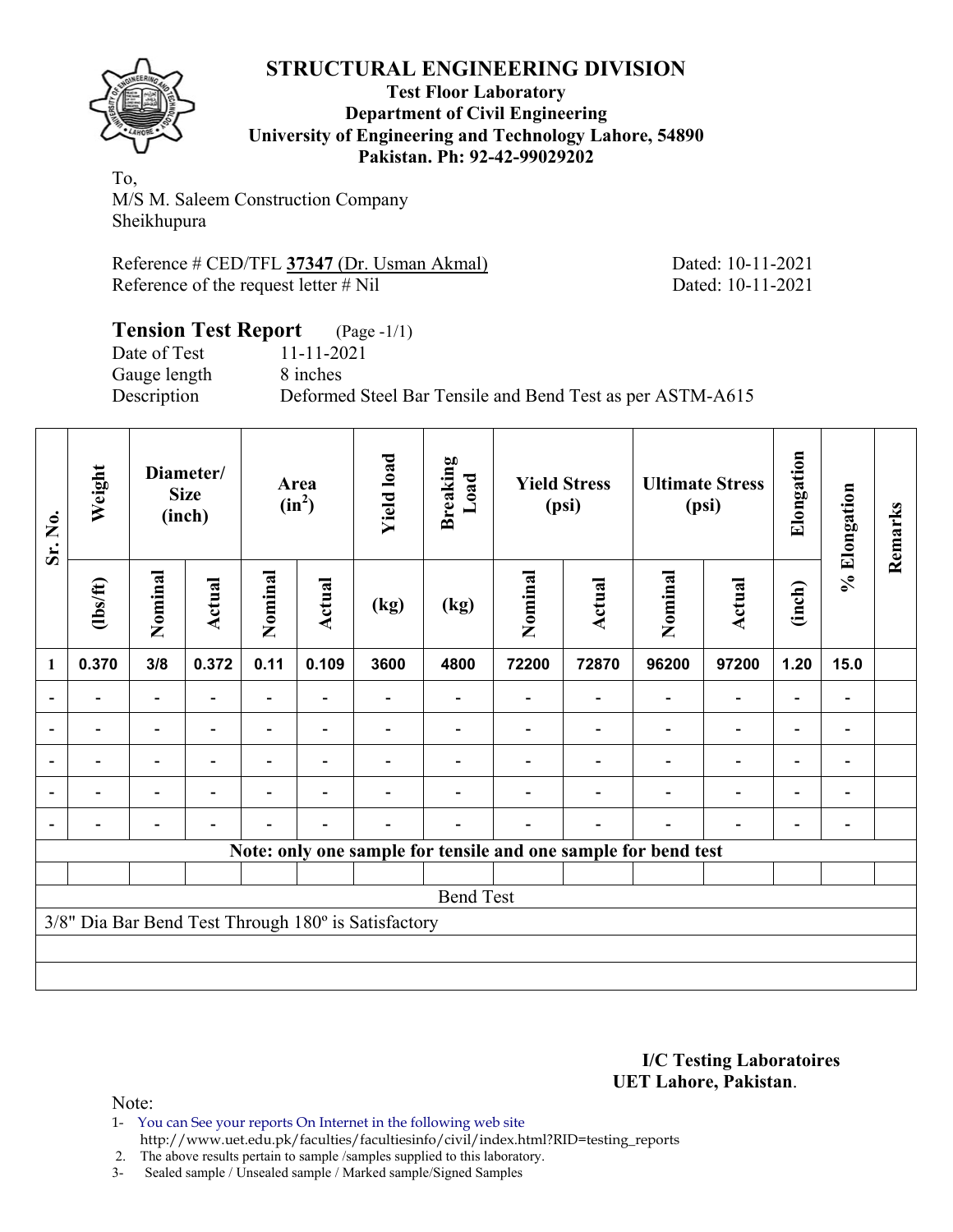

#### **Test Floor Laboratory Department of Civil Engineering University of Engineering and Technology Lahore, 54890 Pakistan. Ph: 92-42-99029202**

To, M/S Sui Northern Gas Piplines Limited Lahore (Construction of Room Pathways & Shed at Domestic Meter Inspection Shop, Sundar Lahore)

| Reference # CED/TFL 37348 (Dr. Usman Akmal)            | Dated: 11-11-2021 |
|--------------------------------------------------------|-------------------|
| Reference of the request letter $\# CC/DMIS/SUNDAR/01$ | Dated: 01-09-2021 |

# **Tension Test Report** (Page -1/1)

Date of Test 11-11-2021 Gauge length 8 inches Description Deformed Steel Bar Tensile Test as per ASTM-A615

| Sr. No.                  | Weight                   | Diameter/<br><b>Size</b><br>(inch) |                          | Area<br>$(in^2)$             |                          | <b>Yield load</b> | <b>Breaking</b><br>Load                 | <b>Yield Stress</b><br>(psi) |                          | <b>Ultimate Stress</b><br>(psi) |                              | Elongation               | % Elongation             | Remarks |
|--------------------------|--------------------------|------------------------------------|--------------------------|------------------------------|--------------------------|-------------------|-----------------------------------------|------------------------------|--------------------------|---------------------------------|------------------------------|--------------------------|--------------------------|---------|
|                          | $\frac{2}{10}$           | Nominal                            | Actual                   | Nominal                      | <b>Actual</b>            | (kg)              | $\left(\text{kg}\right)$                | Nominal                      | Actual                   | Nominal                         | Actual                       | (inch)                   |                          |         |
| 1                        | 0.360                    | 3/8                                | 0.367                    | 0.11                         | 0.106                    | 3700              | 4700                                    | 74200                        | 77060                    | 94200                           | 97900                        | 0.90                     | 11.3                     |         |
| $\mathbf{2}$             | 0.361                    | 3/8                                | 0.368                    | 0.11                         | 0.106                    | 3800              | 4700                                    | 76200                        | 78850                    | 94200                           | 97600                        | 0.80                     | 10.0                     |         |
| $\overline{\phantom{a}}$ | $\overline{\phantom{0}}$ | $\qquad \qquad \blacksquare$       | $\overline{a}$           | $\overline{a}$               | $\overline{a}$           |                   |                                         |                              | $\overline{\phantom{0}}$ | $\overline{a}$                  | $\overline{\phantom{a}}$     | $\overline{\phantom{a}}$ |                          |         |
| $\overline{\phantom{a}}$ | $\blacksquare$           | $\blacksquare$                     | $\blacksquare$           | $\qquad \qquad \blacksquare$ | $\overline{\phantom{a}}$ |                   |                                         | $\overline{\phantom{0}}$     | $\blacksquare$           | $\qquad \qquad \blacksquare$    | $\overline{\phantom{a}}$     | $\overline{\phantom{a}}$ | $\overline{\phantom{a}}$ |         |
| $\overline{\phantom{a}}$ |                          | ٠                                  |                          |                              | $\overline{\phantom{0}}$ |                   |                                         |                              | $\blacksquare$           | $\overline{\phantom{0}}$        | $\qquad \qquad \blacksquare$ | $\overline{\phantom{a}}$ | $\overline{\phantom{0}}$ |         |
| $\blacksquare$           |                          |                                    | $\overline{\phantom{0}}$ |                              | $\overline{\phantom{0}}$ |                   |                                         | $\overline{\phantom{0}}$     |                          |                                 | $\qquad \qquad \blacksquare$ | $\overline{\phantom{a}}$ | $\blacksquare$           |         |
|                          |                          |                                    |                          |                              |                          |                   | Note: only two samples for tensile test |                              |                          |                                 |                              |                          |                          |         |
|                          |                          |                                    |                          |                              |                          |                   |                                         |                              |                          |                                 |                              |                          |                          |         |
|                          | <b>Bend Test</b>         |                                    |                          |                              |                          |                   |                                         |                              |                          |                                 |                              |                          |                          |         |
|                          |                          |                                    |                          |                              |                          |                   |                                         |                              |                          |                                 |                              |                          |                          |         |
|                          |                          |                                    |                          |                              |                          |                   |                                         |                              |                          |                                 |                              |                          |                          |         |
|                          |                          |                                    |                          |                              |                          |                   |                                         |                              |                          |                                 |                              |                          |                          |         |

**I/C Testing Laboratoires UET Lahore, Pakistan**.

Note:

1- You can See your reports On Internet in the following web site http://www.uet.edu.pk/faculties/facultiesinfo/civil/index.html?RID=testing\_reports

2. The above results pertain to sample /samples supplied to this laboratory.